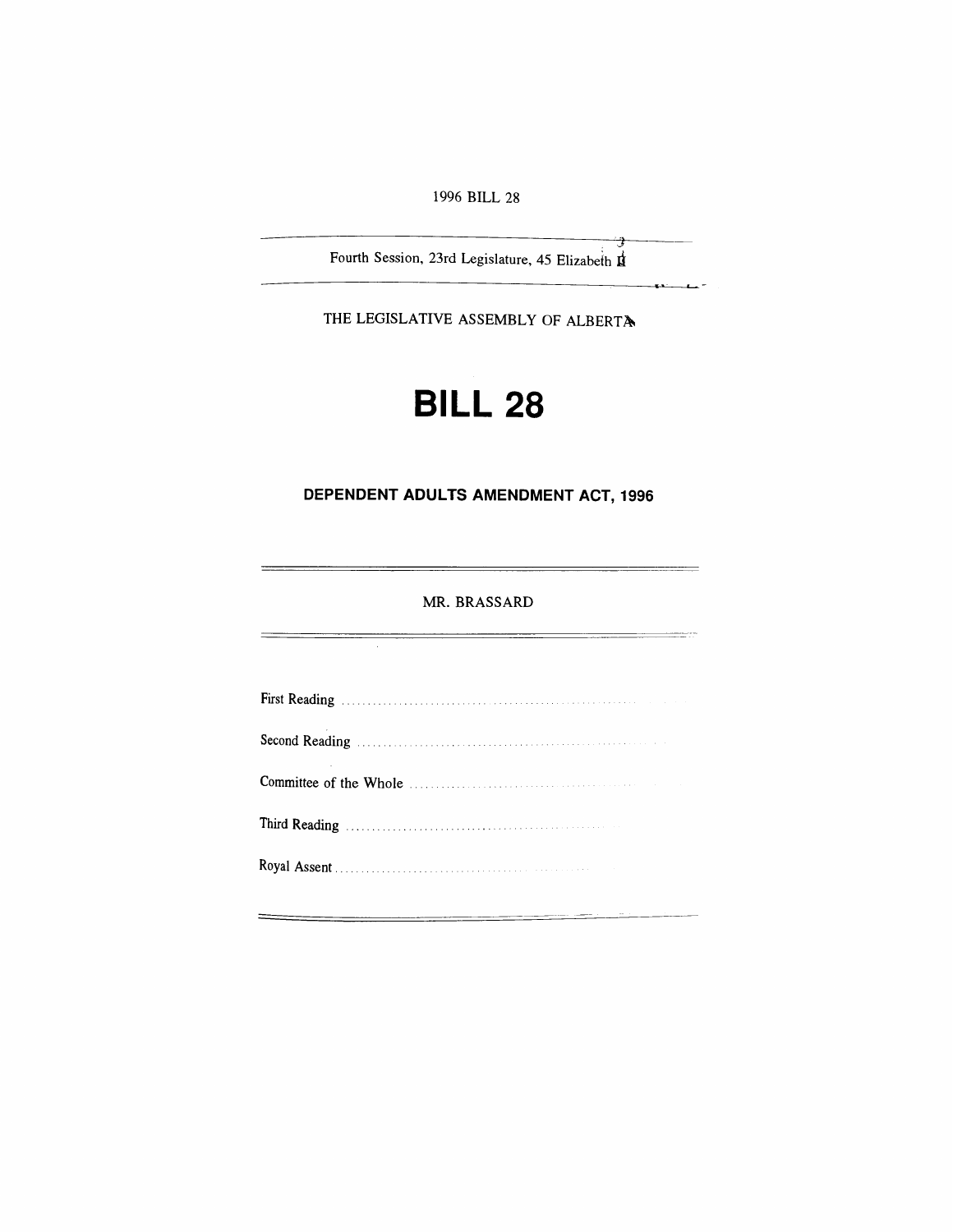*Bill 28 Mr. Brassard*

# *BILL 28*

*1996*

## *DEPENDENT ADULTS AMENDMENT ACT, 1996*

*(Assented to , 1996)*

*HER MAJESTY, by and with the advice and consent of the Legislative Assembly of Alberta, enacts as follows:*

- *Amends RSA 1980 cD-32*
- *1 The Dependent Adults Act is amended by this Act.*
- *2 Section 3 is amended*
	- *(a) by repealing subsection (1) and substituting the following:*

*Persons entitled to copy of application* *3(1) An application for an order appointing a guardian may be made in the form prescribed in the regulations and must be made in the judicial district in which the person in respect of whom the application is made is ordinarily resident unless the Court considers it appropriate in the circumstances of the case for the application to be made in any other judicial district.*

*(b) by repealing subsection (2) and substituting the following:*

*(2) The interested person making the application must serve a copy of the application, the report referred to in section 2 and either a notice of motion, at least 10 days before the date the application is to be heard, or a notice of objection in the prescribed form, on*

- *(a) the person in respect of whom the application is made,*
- *(b) the person living in Canada who is*
	- *(i) the nearest relative of the person in respect of whom the application is made, or*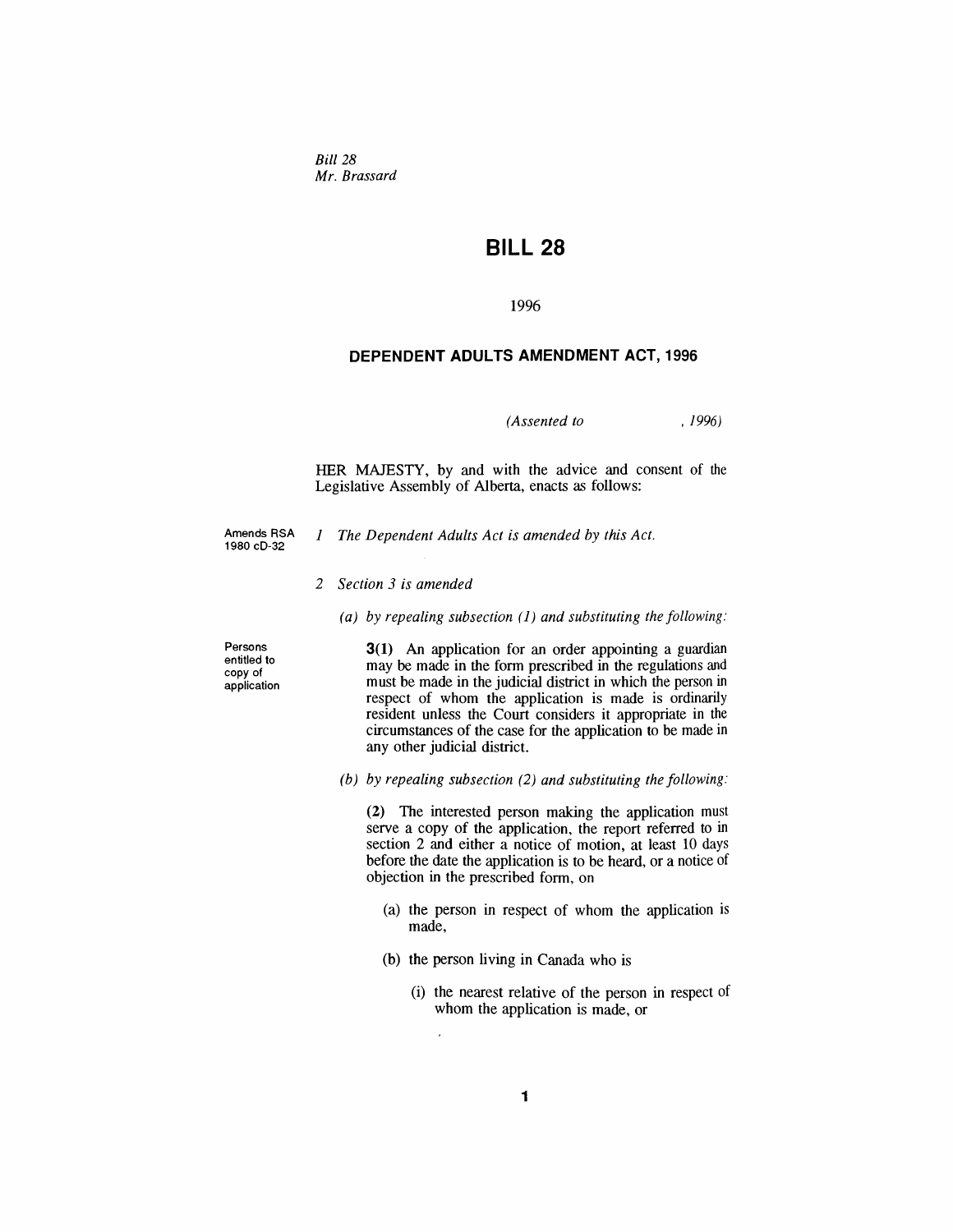# *Explanatory Notes*

- *<sup>1</sup> Amends chapter D-32 of the Revised Statutes of Alberta 1980.*
- *2 Section 3 presently reads:*

*3(1) An application for an order appointing a guardian shall be made by originating notice*

- *(a) in the judicial district in which the person in respect of whom the application is made is ordinarily resident, or*
- *(b) ifthe Court considers it appropriate in the circumstances of the case, in any otherjudicial district.*

*(2) The interested person making the application shall, at least 10 days before the date the application is to be heard, serve a copy of the application and the report referred to in section 2 on*

- *(a) the person in respect of whom the application is made,*
- *(b) the person living in Canada who is*
	- *(i) the nearest relative ofthe person in respect ofwhom the application is made, or*
	- *(ii) if the nearest relative referred to in subclause (i) is the applicant, the next nearest relative of the person in respect ofwhom the application is made.*
- *(c) the person proposed as the guardian of the person in respect ofwhom the application is made if he is not the applicant or the nearest relative served pursuant to clause (b),*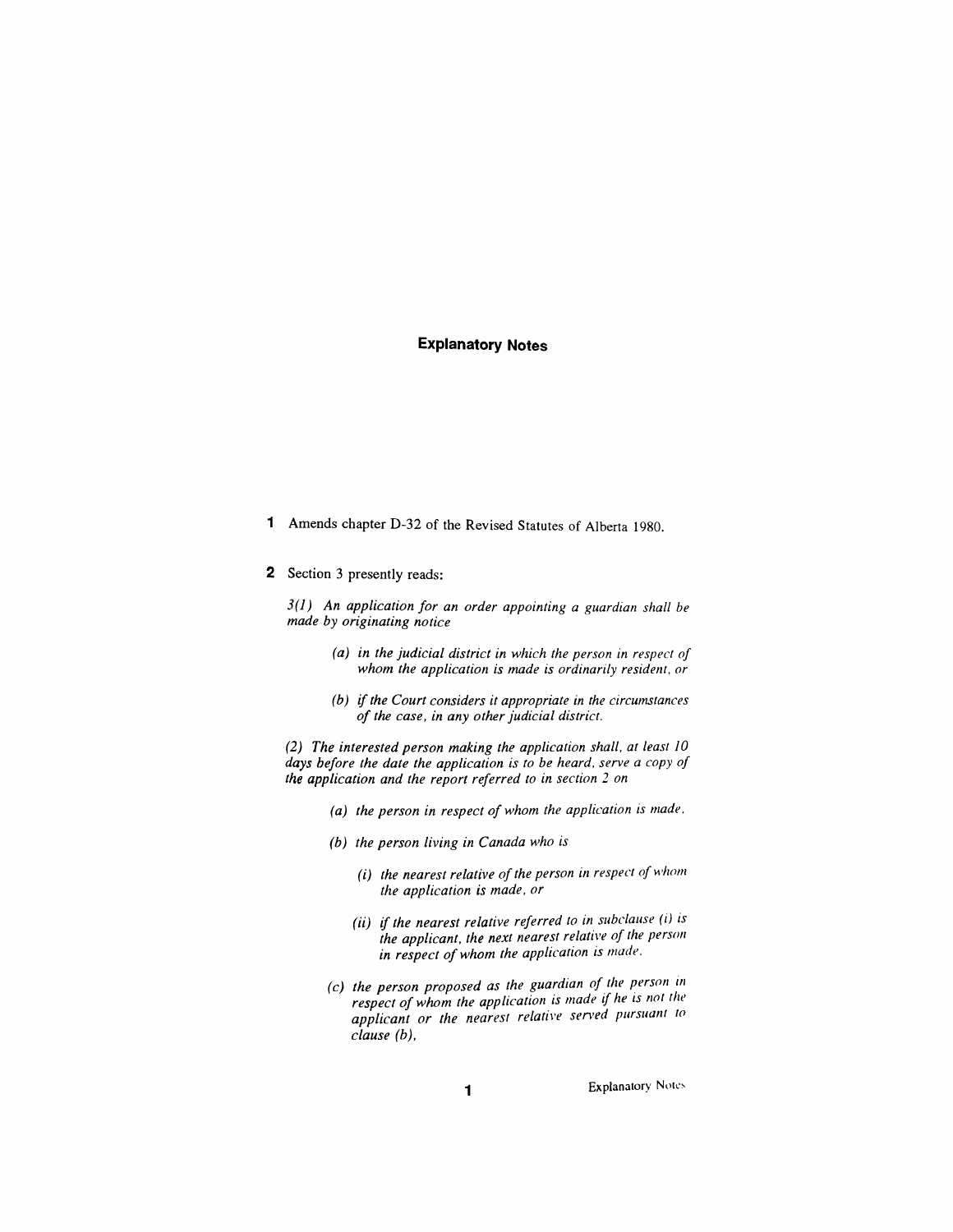- *(ii) if the nearest relative referred to in subclause (i) is the applicant, the next nearest relative of the person in respect of whom the application is made,*
- *(c) the person proposed as the guardian of the person in respect of whom the application is made if he is not the applicant or the nearest relative served pursuant to clause (b),*
- *(d) if the person in respect of whom the application is made is a resident of an institution, the person in charge of the institution,*
- *(e) the Public Guardian, if he is not the applicant or the person served pursuant to clause (c),*
- *(f) any attorney under an enduring power of attorney given by the person in respect of whom the application is made if he is not the applicant or a person served pursuant to this subsection,*
- *(g) any trustee of the person in respect of whom the application is made if he is not the applicant or a person served pursuant to this subsection, and*
- *(h) any other person that the Court may direct.*
- *(c) by adding the following after subsection (2):*

*(2.01) A person who is served with a notice of objection form under subsection (2) may, within 10 days of being served, file a notice of objection with the clerk of the Court.*

*(2.02) Any person, other than a person served under subsection (2), may file a notice of objection within <sup>10</sup> days of any person's being served under subsection (2).*

*(2.03) If no notice of objection is filed within 10 days of service on all the persons required to be served under subsection (2), the Court may consider the application in the absence of the applicant and all the persons referred to in subsection (2).*

*(2.04) If a notice of objection is filed or if the Court considers that a hearing is necessary, the applicant must, at least 10 days before the date the application is to be heard, serve a notice of motion on the persons described in subsection (2) and any person who filed a notice of objection under this section.*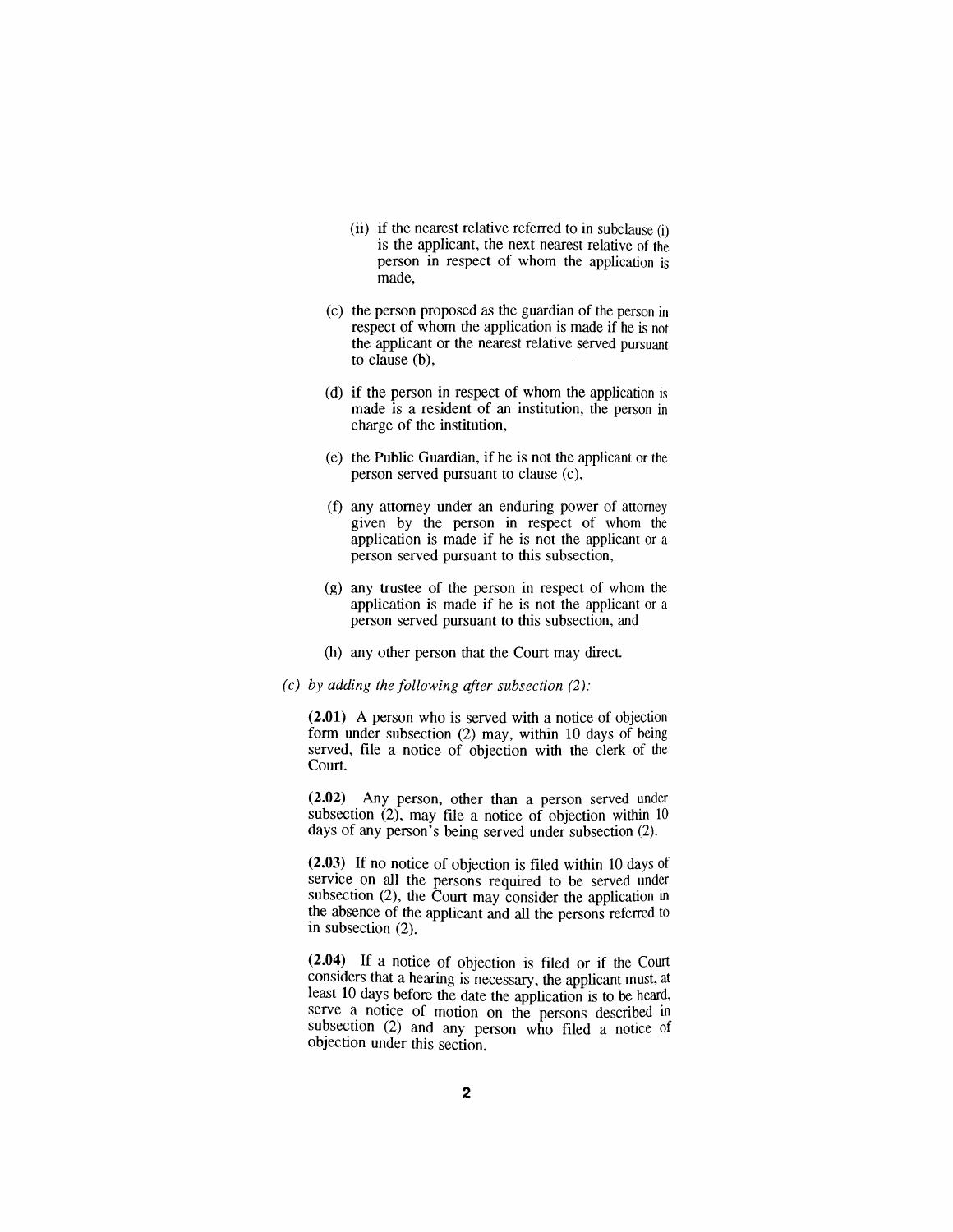- *(d) if the person in respect ofwhom the application is made is a resident of an institution, the person in charge of the institution,*
- *(e) the Public Guardian, if he is not the applicant or the person served pursuant to clause (c),*
- *(e.1) any attorney under an enduring power of attorney given by the person in respect ofwhom the application is made if he is not the applicant or a person served pursuant to this subsection,*
	- *(f) any trustee of the person in respect of whom the application is made if he is not the applicant or a person served pursuant to this subsection, and*
	- *(g) any other person that the Court may direct.*

*(2.1) No orderfor service ex juris is necessary for service of a copy of an application on any of the persons referred to in subsection (2) in a province of Canada other than Alberta or in the United States ofAmerica, but service must be effected at least*

- *(a) 30 days before the date the application is to be heard in the case of a person in a province other than Alberta, or*
- *(b) 45 days before the date the application is to be heard in the case of a person in the United States of America.*
- *(3) The Court may, if it considers it appropriate to do so,*
	- *(a) shorten the time for service on all or any of the persons referred to in subsection (2),*
	- *(a.1) direct the manner ofservice, or approve the manner of service that has been effected, on all or any of the persons referred to in subsection (2),*
		- *(b) dispense with the requirement for service on all or any of the persons referred to in subsection (2), except the Public Guardian and, subject to clause (c), the person in respect ofwhom the application is made, or*
		- *(c) dispense with the requirementsfor service on the person in respect ofwhom the application is made if*
			- *(i) the Public Guardian consents, and*
			- *(ii) the Court is satisfied that it is in the best interests of that person to do so.*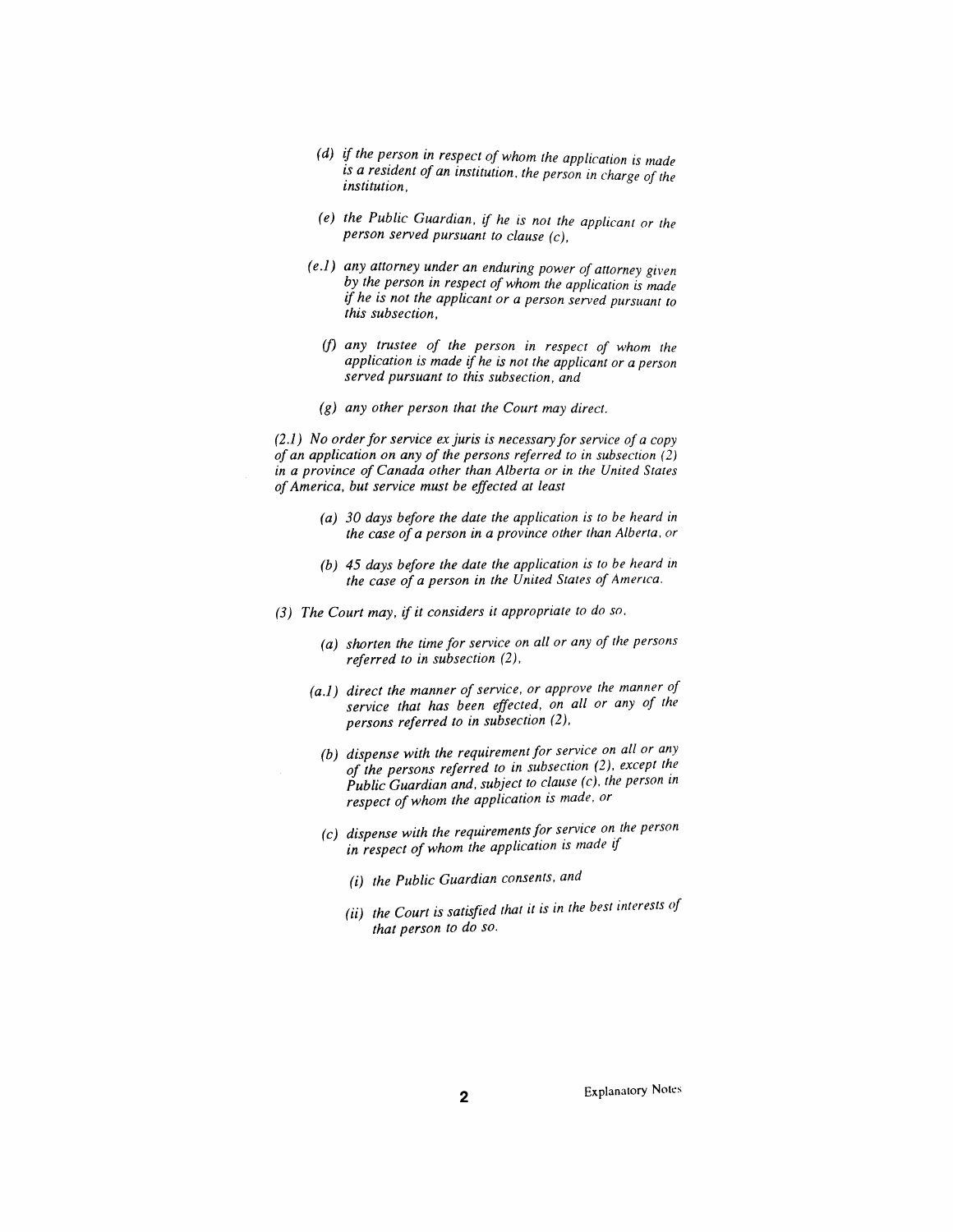### *3 The following is added after section 3:*

*Application without report* *3.1 Notwithstanding sections 2(2) and 3(2) and (2.01), if the Court is satisfied that*

- *(a) there is immediate danger of death or serious harm to the physical or mental health of the adult person and it is necessary for someone to make decisions to prevent that danger,*
- *(b) it is impracticable or not possible to obtain a report referred to in section 2 before the danger referred to in clause (a) is likely to occur, and*
- *(c) it is impracticable or not possible for a person to obtain authorization under another enactment to make the decisions described in clause (a),*

*the Court may dispense with the requirement for the report referred to in section 2.*

*4 Section 4(1) is amended by striking out "On hearing" and substituting "When considering".*

*5 Section 5 is amended*

- *(a) by striking out "At a hearing" and substituting "If a hearing is held in respect";*
- *(b) in clause (a) by striking out "section 3(2)" and substituting "section 3(2) or (2.04)".*

*6 Section 8 is amended*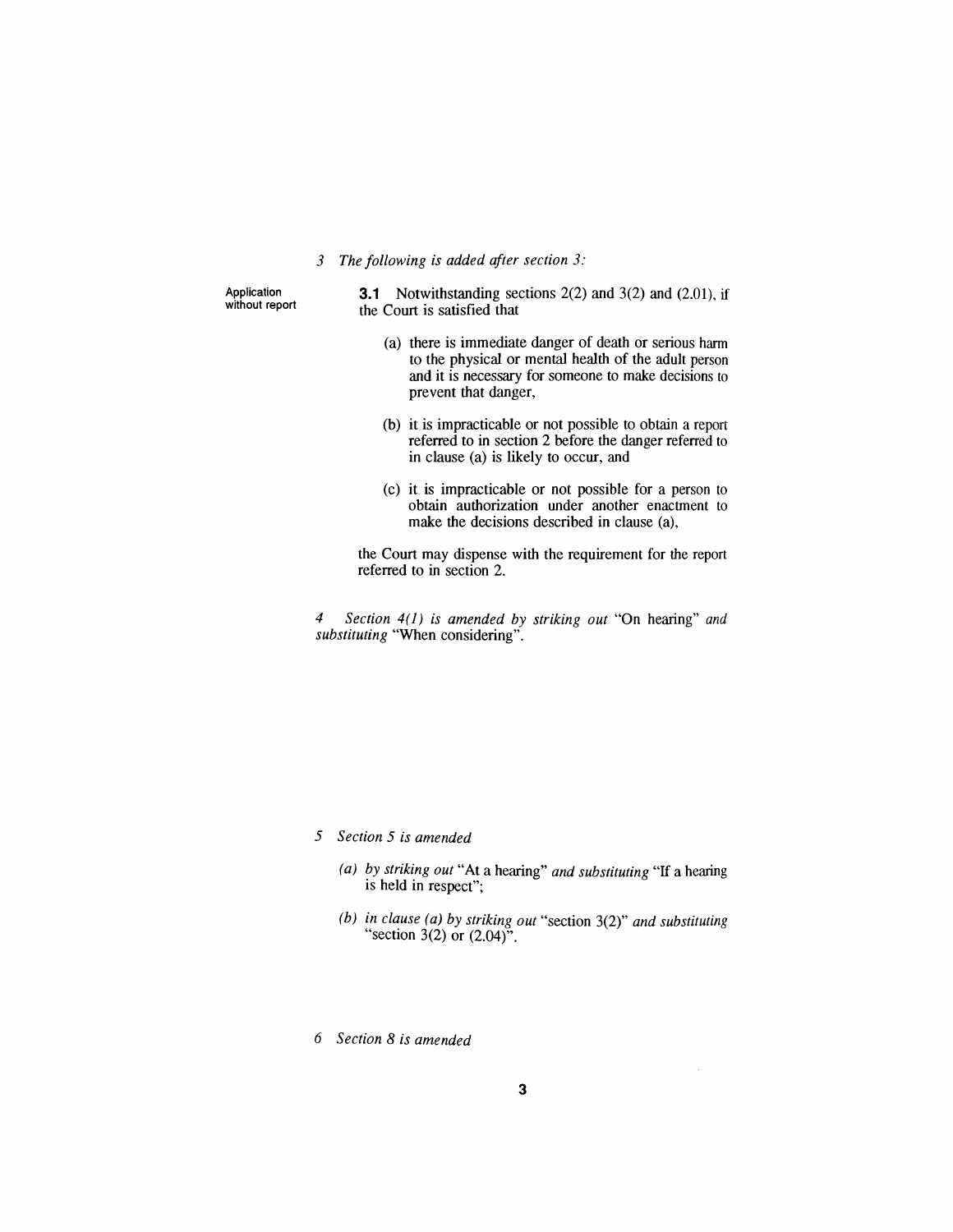*3 Application without report.*

*4 Section 4(1) presently reads:*

*4(1) On hearing an application for an order appointing a guardian the Court shall inquire as to whether*

- *(a) the person in respect of whom the application is made would substantially benefit by the appointment of a guardian, and*
- *(b) it is in the best interests ofthe person in respect ofwhom the application is made for a guardian to be appointed for him.*
- *5 Section 5 presently reads:*

*5 At a hearing of an application for an order appointing <sup>a</sup> guardian or on a review of a guardianship order*

- *(a) any person served pursuant to section 3(2), and*
- *(b) any other person who wishes to make representations and whom the Court agrees to hear,*

*may appear and make representations.*

*6 Section 8 presently reads:*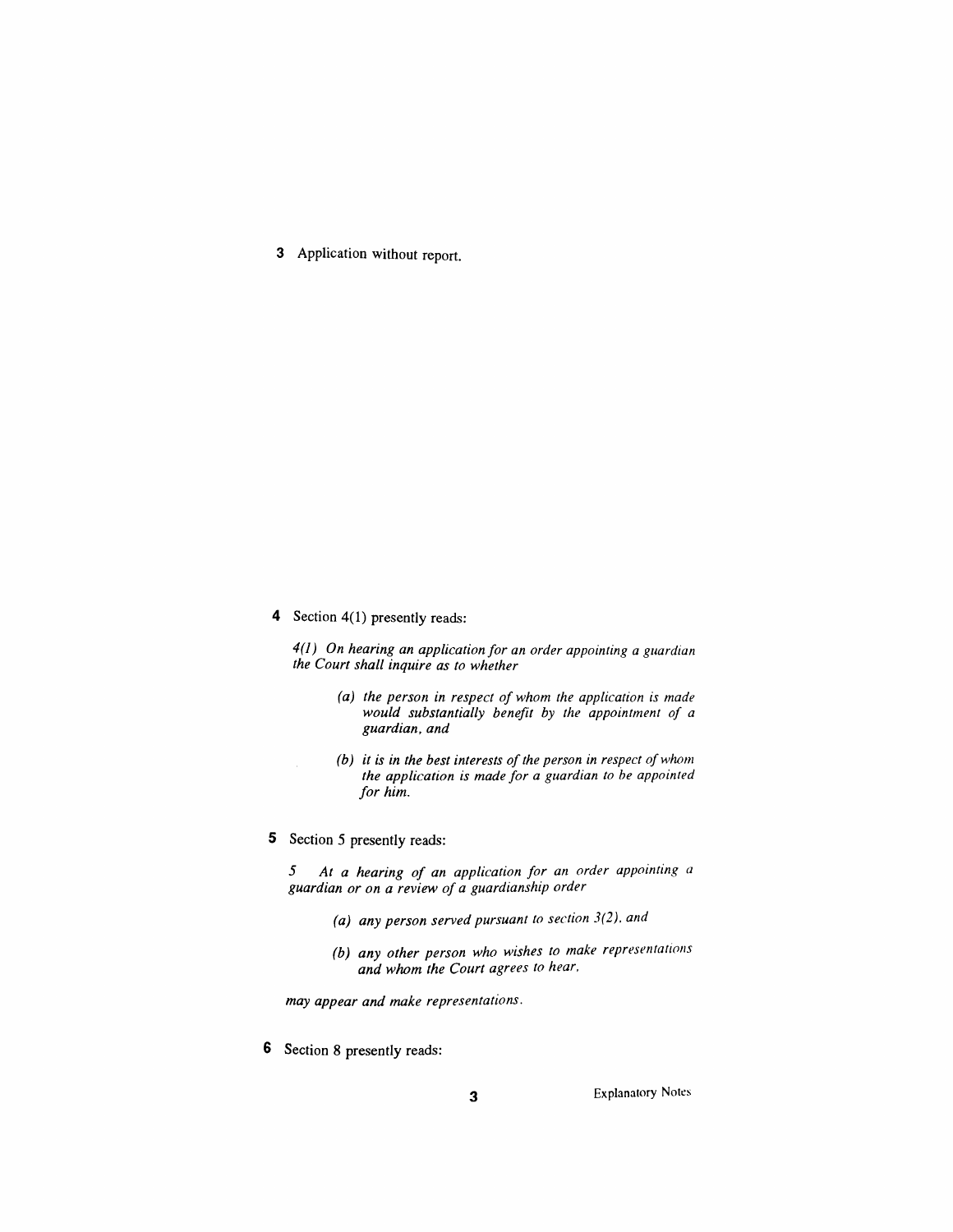- *(a) by renumbering it as section 8(1);*
- *(b) in subsection (1) by adding "granted pursuant to an application under section 3," after "guardianship order";*
- *(c) by adding the following after subsection (1):*

*(2) On granting an order pursuant to an application considered under section 3.1, the Court shall specify the time, not later than 90 days after the date of the order, within which the order must be reviewed by the Court.*

*(3) On a review of an order granted pursuant to an application considered under section 3.1, the Court may*

- *(a) cancel the order,*
- *(b) extend the order once for up to a further 30 days after which time the order lapses, or*
- *(c) consider it as an application under section 3 if the requirements of section 3 have been met.*
- *7 Section 15 is amended*
	- *(a) in subsection (1) by striking out "by notice of motion" and substituting "in the form prescribed in the regulations";*
	- *(b) by repealing subsection (2) and substituting the following:*

*(2) A person making an application for review of a guardianship order must serve a copy of the application and either a notice of motion, at least 10 days before the date the application is to be heard, or a notice of objection in the prescribed form, on*

- *(a) the dependent adult,*
- *(b) the person living in Canada who is*
	- *(i) the nearest relative of the dependent adult in respect of whom the application is made, or*
	- *(ii) if the nearest relative referred to in subclause (i) is the applicant, the next nearest relative of the person of the dependent adult,*
- *(c) the guardian of the dependent adult if he is not the applicant or the nearest relative served pursuant to clause (b),*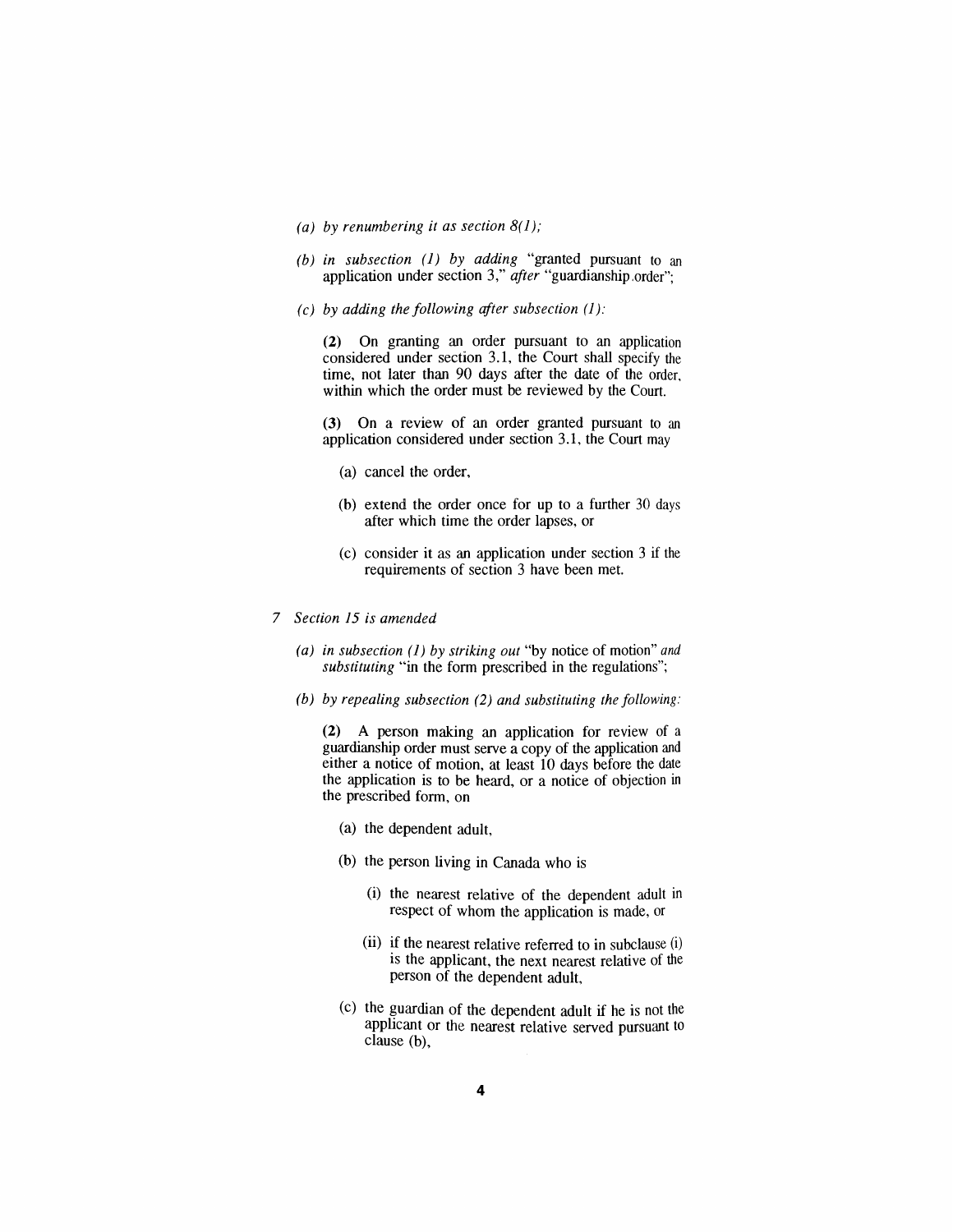*8 Ospecn mifyaking or reviewing a guardianship order the court shall*

- *(a) the time within which the order must he reviewed by the Court which shall not be later than 6 years after the date ofthe order or the date of the review of the order as the case may be,*
- *(b) the person required to apply to the Courtfor the review, and*
- *(c) any requirement to be complied with by the guardian or any other person with respect to a review of the circumstances of the dependent adult.*

*7 Section 15 presently reads:*

*15(1) Nothing in this Act or an order of the Court made under this Act prevents a dependent adult or any interested person on his behalf from applying to the Court by notice of motion for a review of a guardianship order at any time.*

*(2) When an application is made to the Court for a review of a guardianship order, the person making the application shall, at least 10 days before the application is to be heard, serve a copy of the application on*

- *(a) the dependent adult,*
- *(b) the person living in Canada who is*
	- *(i) the nearest relative of the dependent adult, or*
	- *(ii) if the nearest relative referred to in subclause (i) is the applicant, the next nearest relative of the dependent adult,*
- *(c) the guardian of the dependent adult if he is not the applicant or the nearest relative served pursuant to clause (b),*
- *(d) if the dependent adult is a resident of an institution, the person in charge of the institution,*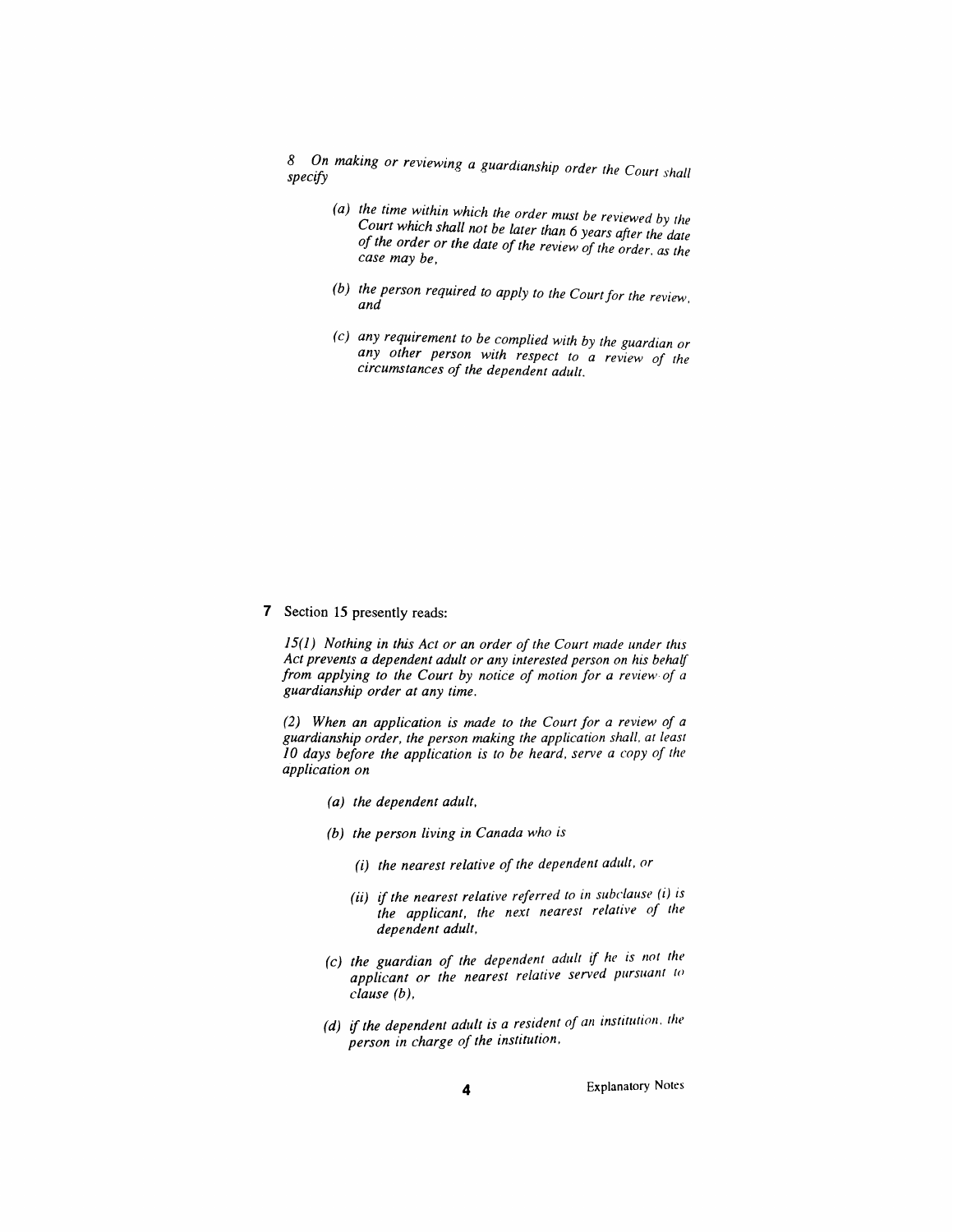- *(d) if the dependent adult is a resident of an institution, the person in charge of the institution,*
- *(e) the Public Guardian, if he is not the applicant or the person served pursuant to clause (c),*
- *(f) any attorney under an enduring power of attorney given by the person in respect of whom the application for review is made if the attorney is not the applicant or a person served pursuant to this subsection,*
- *(g) any trustee of the dependent adult if the trustee is not the applicant or a person served pursuant to this subsection, and*
- *(h) any other person that the Court may direct.*
- *(c) by adding the following after subsection (2):*

*(2.01) A person who is served with a notice of objection form under subsection (2) may, within 10 days of being served, file a notice of objection with the clerk of the Court.*

*(2.02) Any person, other than a person served under subsection (2), may file a notice of objection within <sup>10</sup> days of any person's being served under subsection (2).*

*(2.03) If no notice of objection is filed within 10 days of service on all the persons required to be served under subsection (2), the Court may consider the application in the absence of the applicant and all the persons referred to in subsection (2).*

*(2.04) If a notice of objection is filed or if the Court considers that a hearing is necessary, the applicant must, at least 10 days before the date the application is to be heard, serve a notice of motion on the persons described in subsection (2) and any person who filed a notice of objection under this section.*

*8 Section 16(1) is amended by striking out "On hearing" and substituting "When considering".*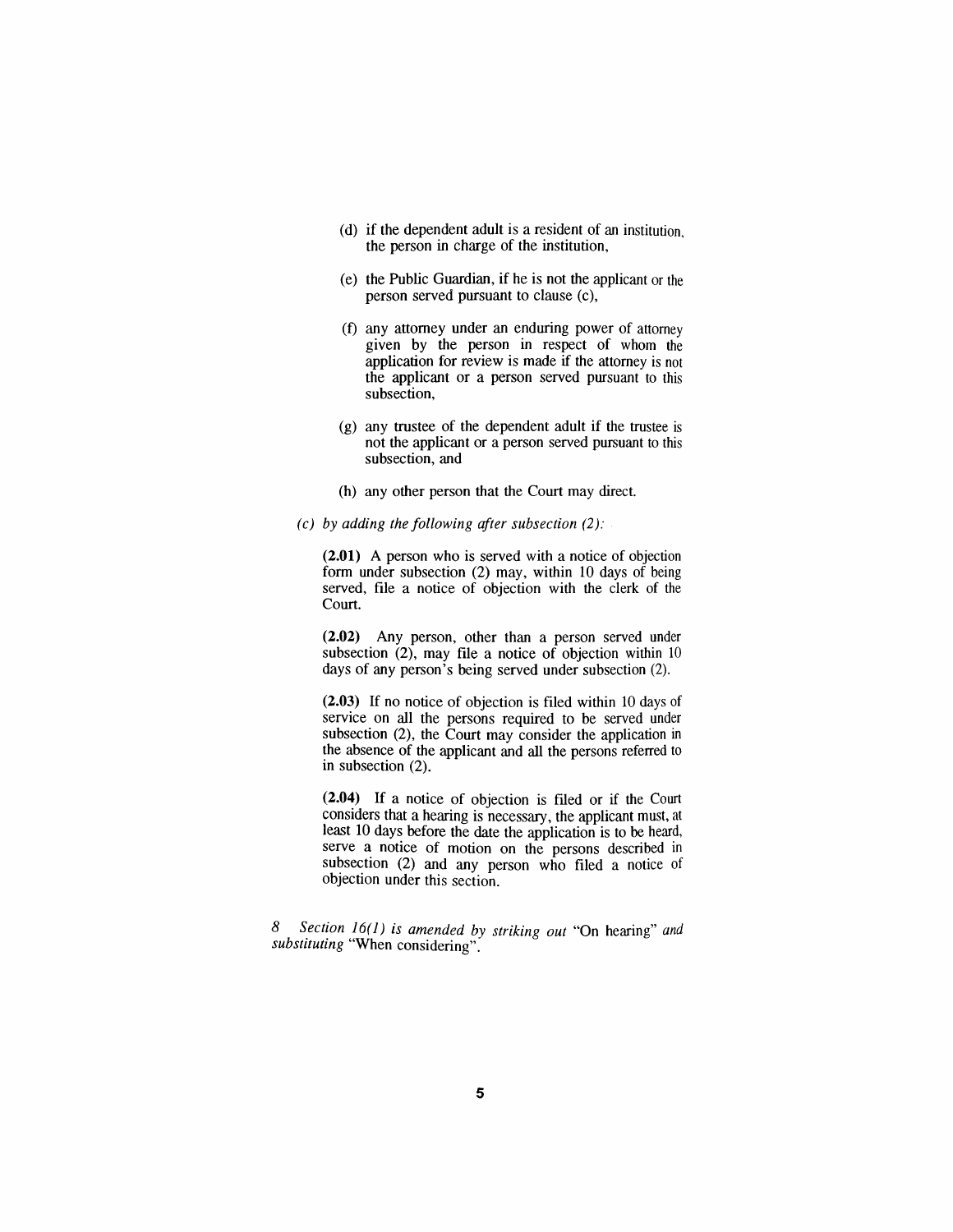- *(e) the Public Guardian if he is not the applicant or the person served pursuant to clause (c),*
- *(e.1) any attorney under an enduring power of attorney given by the person in respect of whom the application for review is made if he is not the applicant or a person served pursuant to this subsection,*
	- *(f) any trustee of the dependent adult if he is not the applicant or a person served pursuant to this subsection, and*
	- *(g) any other person the Court may direct.*

*(2.1) No orderfor service ex juris is necessary for service on any of the persons referred to in subsection (2) in a province of Canada other than Alberta or in the United States of America, but service must be effected at least*

- *(a) 30 days before the date the application is to be heard in the case of a person in a province other than Alberta, or*
- *(b) 45 days before the date the application is to be heard in the case of a person in the United States ofAmerica.*
- *(3) The Court may, when it considers it appropriate to do so,*
	- *(a) shorten the time for service on all or any of the persons referred to in subsection (2),*
	- *(a.1) direct the manner ofservice, or approve the manner of service that has been effected, on all or any of the persons referred to in subsection (2), or*
		- *(b) dispense with the requirement for service on all or any of the persons referred to in subsection (2), except the Public Guardian.*

*8 Section 16(1) presently reads:*

*16(1) On hearing an application for review of a guardianship order, the Court*

> *(a) shall consider whether the conditions referred to in section 6(1) and (2) are still applicable and whether guardian has exercised his power and authority in*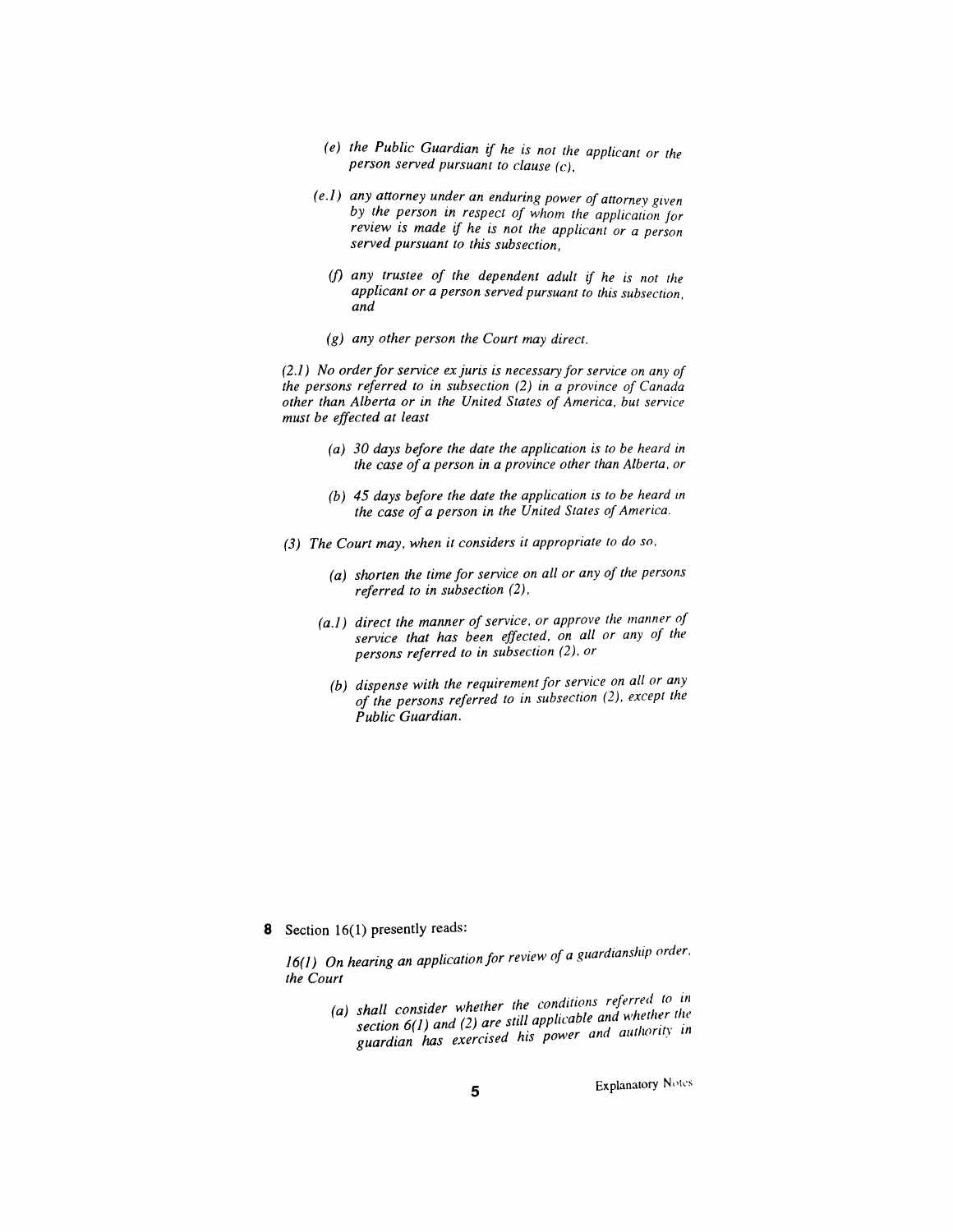*9 Section 20(2) is amended by striking out "a copy of the death certificate" and substituting "evidence of death".*

#### *10 Section 22 is amended*

#### *(a) by repealing subsections (1) and (2) and substituting the following:*

*Application for order appointing trustee*

*22(1) An application for an order appointing a trustee may be made in the form prescribed in the regulations and must be made in the judicial district in which the person in respect of whom the application is made is ordinarily resident unless the Court considers it appropriate in the circumstances of the case for the application to be made in any other judicial district.*

*(2) The interested person making the application must serve a copy of the application, the report referred to in section 21 and either a notice of motion, at least 10 days before the date of the hearing, or a notice of objection in the prescribed form, on*

- *(a) the person in respect of whom the application is made,*
- *(b) the person living in Canada who is*
	- *(i) the nearest relative of the person in respect of whom the application is made, or*
	- *(ii) if the nearest relative referred to in subclause (i) is the applicant, the next nearest relative of the person in respect of whom the application is made,*
- *(c) the person proposed as the trustee of the person in respect of whom the application is made if he is not the applicant or the nearest relative served pursuant to clause (b),*
- *(d) if the person in respect of whom the application is made is a resident of an institution, the person in charge of the institution,*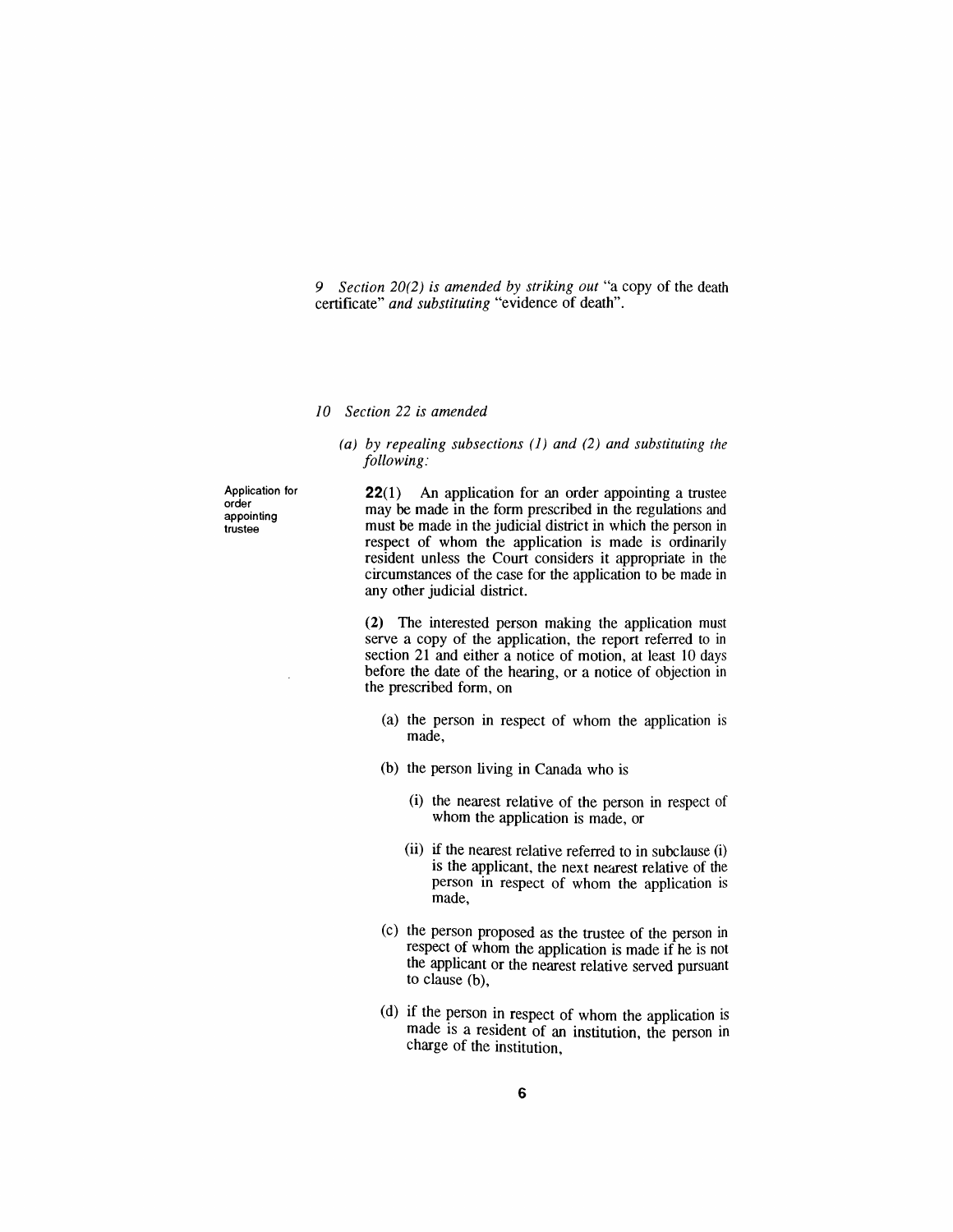*Accordance with guardianship order and section 11,and*

- *(b) may amend, cancel, terminate, continue, vary or replace the order subject to any conditions or requirements it considers necessary.*
- *9 Section 20(2) presently reads:*

*(2) On becoming the guardian ofa person under subsection (1), the Public Guardian shall notify the Court in writing of that fact and send a copy of the death certificate of the former guardian to the Court.*

*10 Section 22 presently reads:*

*22(1) An application for an order appointing a trustee shall be made by originating notice*

- *(a) in the judicial district in which the person in respect of whom the application is made is ordinarily resident, or*
- *(b) if the Court considers it appropriate in the circumstances of the case, in any otherjudicial district.*

*(2) The interested person making the application shall, at least 10 days before the date the application is to be heard, serve a copy of the application and the report referred to in section 21 on*

- *(a) the person in respect of whom the application is made.*
- *(b) the person living in Canada who is*
	- *(i) the nearest relative ofthe person in respect ofwhom the application is made, or*
	- *(ii) if the nearest relative referred to in subclause (i) is the applicant, the next nearest relative of the person in respect ofwhom the application is made,*
- *(c) the person proposed as the trustee of the person in respect ofwhom the application is made if he is not the applicant or the nearest relative served pursuant to clause (b),*
- *(d) if the person in respect ofwhom the application is made is a resident of an institution, the person in charge of the institution,*
- *(e) the Public Trustee, if he is not the applicant or the person served pursuant to clause (c),*
- *(e.1) any attorney under an enduring power of attorney given by the person in respect ofwhom the application <sup>i</sup>s mad<sup>e</sup> if he is not the applicant or a person served pursuant to this subsection,*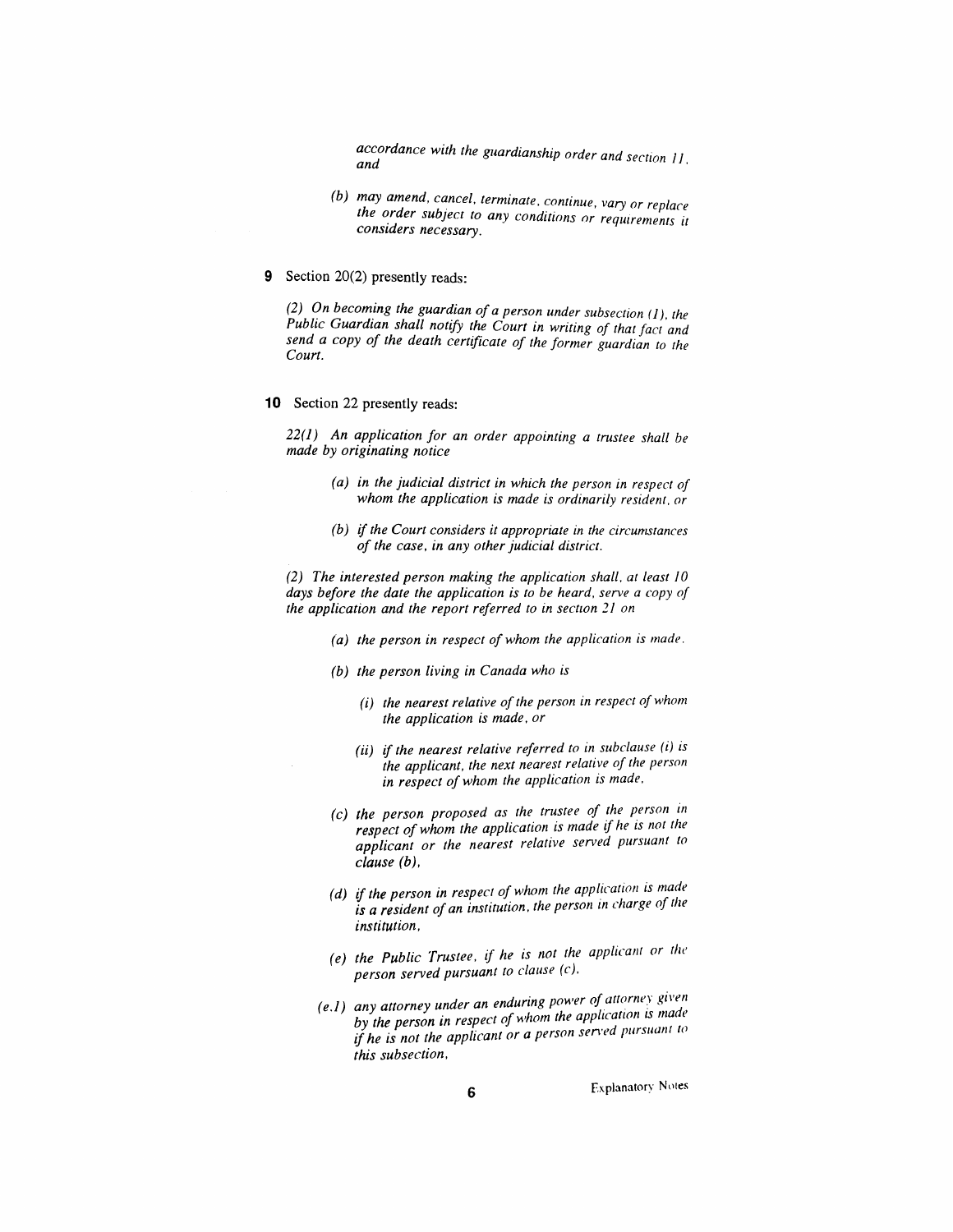- *(e) the Public Trustee, if he is not the applicant or the person served pursuant to clause (c),*
- *(f) any attorney under an enduring power of attorney given by the person in respect of whom the application is made if he is not the applicant or a person served pursuant to this subsection,*
- *(g) any guardian of the person in respect of whom the application is made if he is not the applicant or a person served pursuant to this subsection, and*
- *(h) any other person that the Court may direct.*
- *(b) by adding the following after subsection (2):*

*(2.01) A person who is served with a notice of objection form under subsection (2) may, within 10 days of being served, file a notice of objection with the clerk of the Court.*

*(2.02) Any person, other than a person served under subsection (2), may file a notice of objection within 10 days of any person's being served under subsection (2).*

*(2.03) If no notice of objection is filed within 10 days of service on all the persons required to be served under subsection (2), the Court may consider the application in the absence of the applicant and all the persons referred to in subsection (2).*

*(2.04) If a notice of objection is filed or if the Court considers that a hearing is necessary, the applicant must, at least 10 days before the date the application is to be heard, serve a notice of motion on the persons described in subsection (2) and any person who filed a notice of objection under this section.*

*11 The following is added after section 22:*

*Application without report* *22.1(1) Notwithstanding sections 21(2) and 22(2) and (2.01), if the Court is satisfied that*

*(a) some or all of the property or estate of the adult person in respect of whom the application is made is in immediate danger of serious loss, and it is necessary for someone to make decisions to prevent that loss, and*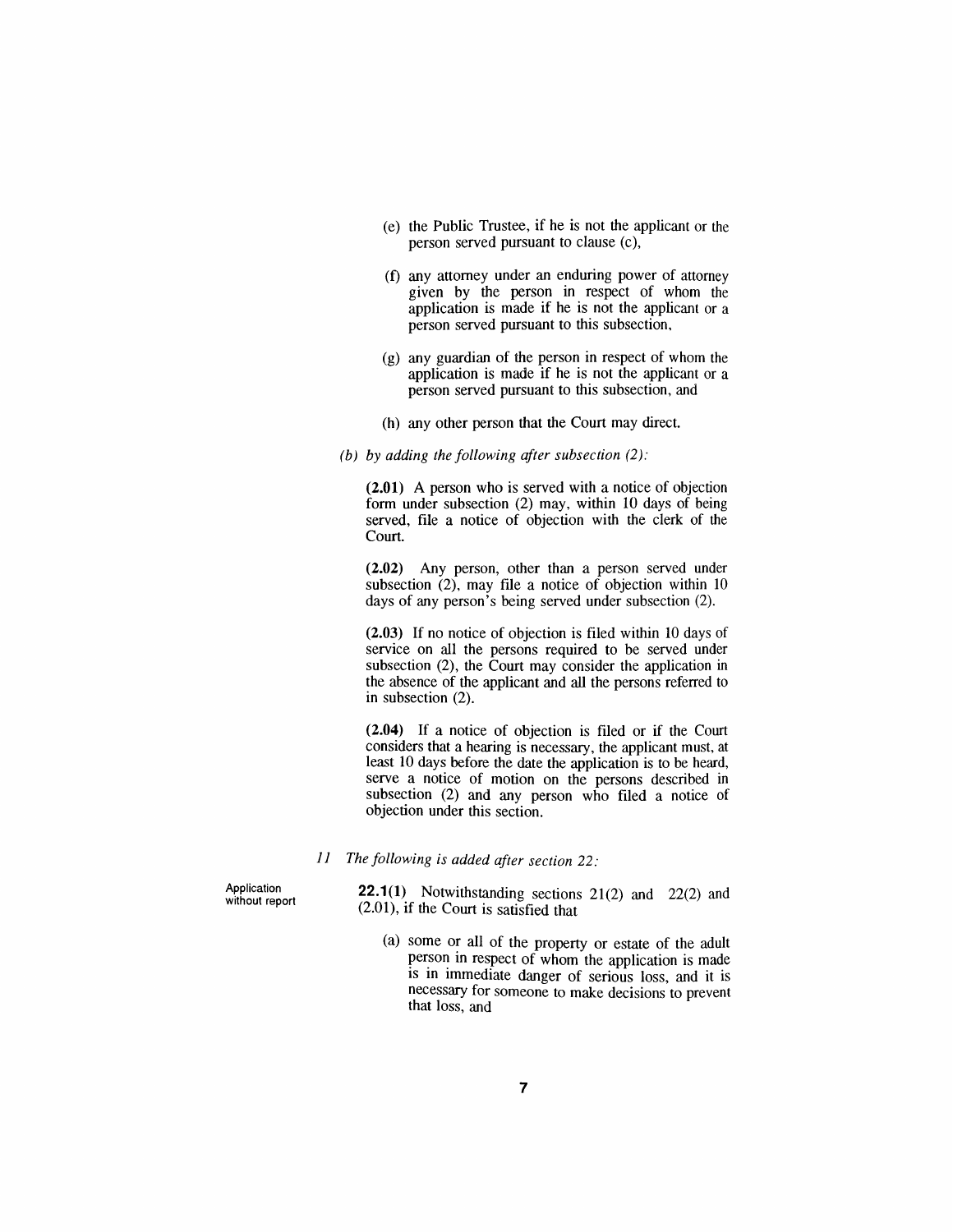- *(f) any guardian of the person in respect of whom the application is made if he is not the applicant or a person served pursuant to this subsection, and*
- *(g) any other person the Court may direct.*

*(2.1) No orderforservice ex juris is necessary for service on any of the persons referred to in subsection (2) in a province of Canada other than Alberta or in the United States of America, but service must be effected at least*

- *(a) 30 days before the date the application is to be heard in the case ofa person in a province other than Alberta, or*
- *(b) 45 days before the date the application is to be heard in the case of a person in the United States ofAmerica.*
- *(3) The Court may, when it considers it appropriate to do so,*
	- *(a) shorten the time for service on all or any of the persons referred to in subsection (2),*
	- *(a.1) direct the manner ofservice, or approve the manner of service that has been effected, on all or any of the persons referred to in subsection (2), or*
		- *(b) dispense with the requirementfor service on all or any of the persons referred to in subsection (2), except the Public Trustee.*

*11 Application without report.*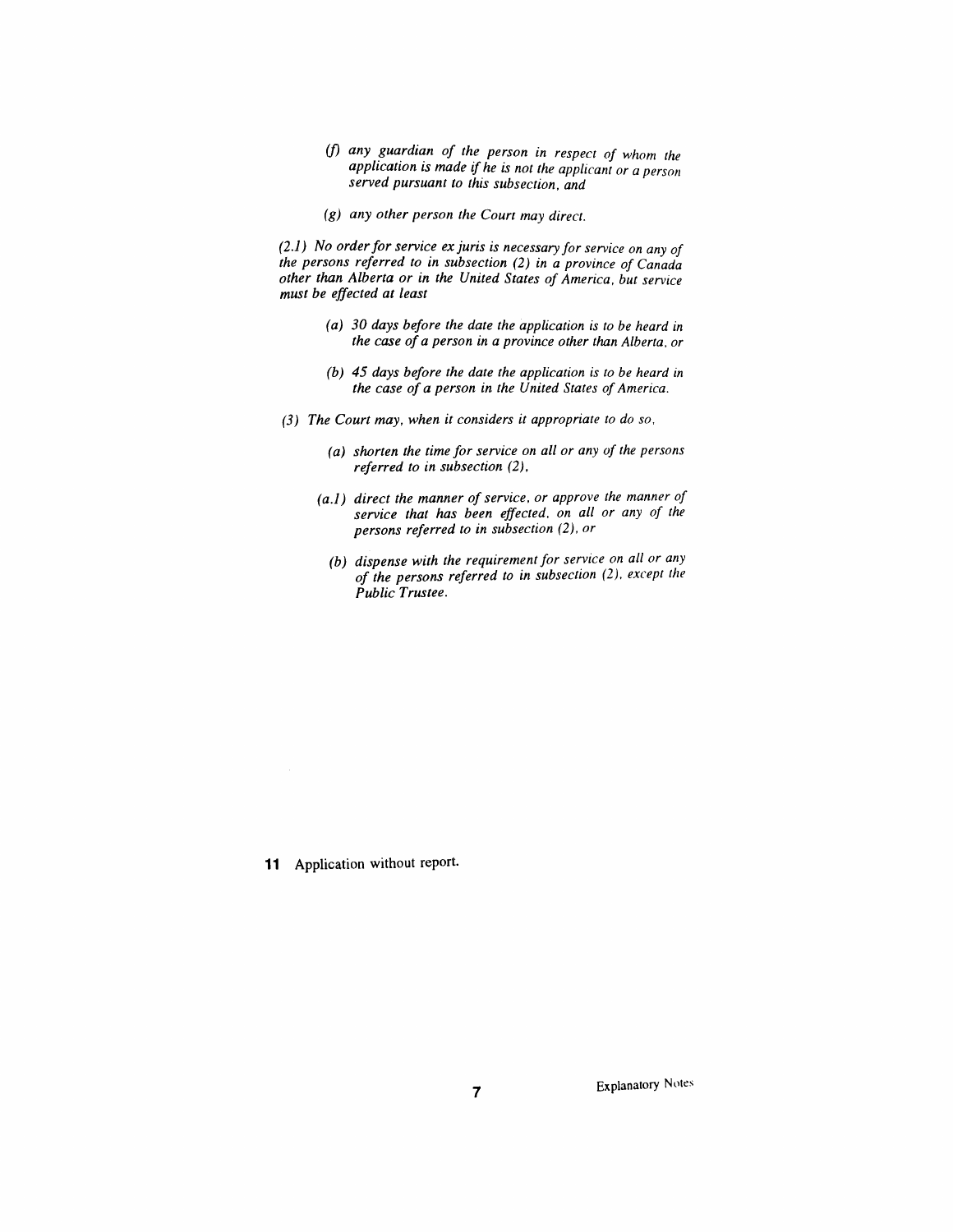*(b) it is impracticable or not possible to obtain a report referred to in section 21 before the loss is likely to occur,*

*the Court may dispense with the requirement for the report referred to in section 21 and may appoint a trustee to take possession of the property or estate and safely keep, manage, preserve and protect the property or interests of the estate on the terms and conditions that the Court directs.*

*(2) On granting an order under this section, the Court shall specify the time, not later than 90 days after the date of the order, within which the order must be reviewed by the Court.*

*(3) On a review of an order granted under this section, the Court may*

- *(a) cancel the order,*
- *(b) extend the order once for up to 6 months after which time the order lapses, or*
- *(c) consider it as an application under section 22 if the requirements of section 22 have been met.*

*12 Section 23(1) is amended by striking out "On hearing" and substituting "When considering".*

*13 Section 24 is amended*

- *(a) by striking out "At any hearing" and substituting "If a hearing is held in respect";*
- *(b) in clause (a) by striking out "section 22(2)" and substituting "section 22(2) or (2.04)".*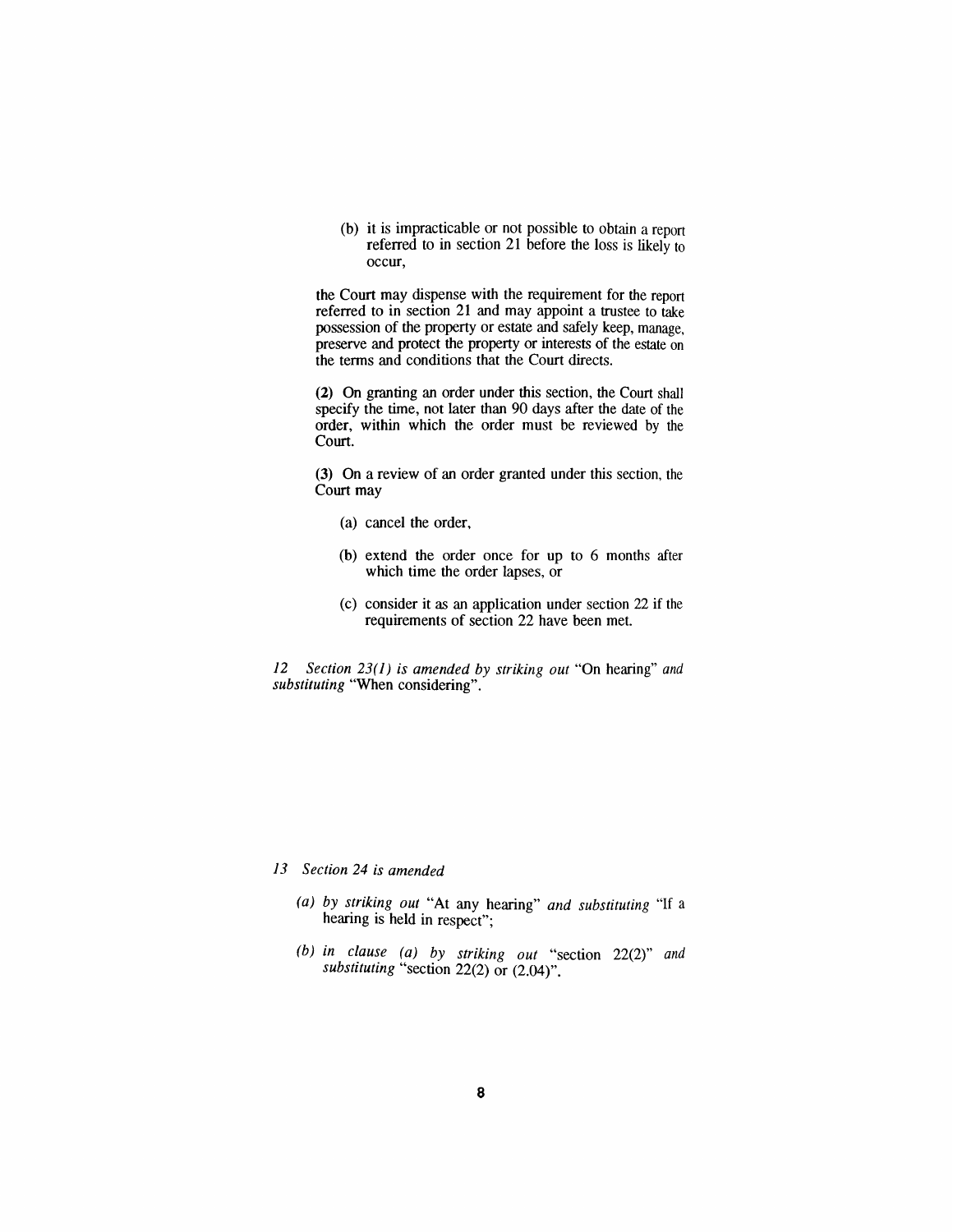## *12 Section 23(1) presently reads:*

*23(1) On hearing an application for an order appointing a trustee, the Court shall inquire as to whether*

- *(a) the person in respect ofwhom the application is made is in need of a trustee, and*
- *(b) it is in the best interests ofthe person in respect ofwhom the application is made for a trustee to be appointedfor him.*

# *13 Section 24 presently reads:*

*24 At any hearing of an application for an order appointing a trustee or on a review of a trusteeship order*

- *(a) any person served pursuant to section 22(2), and*
- *(b) any other person who wishes to make representations and that the Court agrees to hear,*

*may appear and make representations.*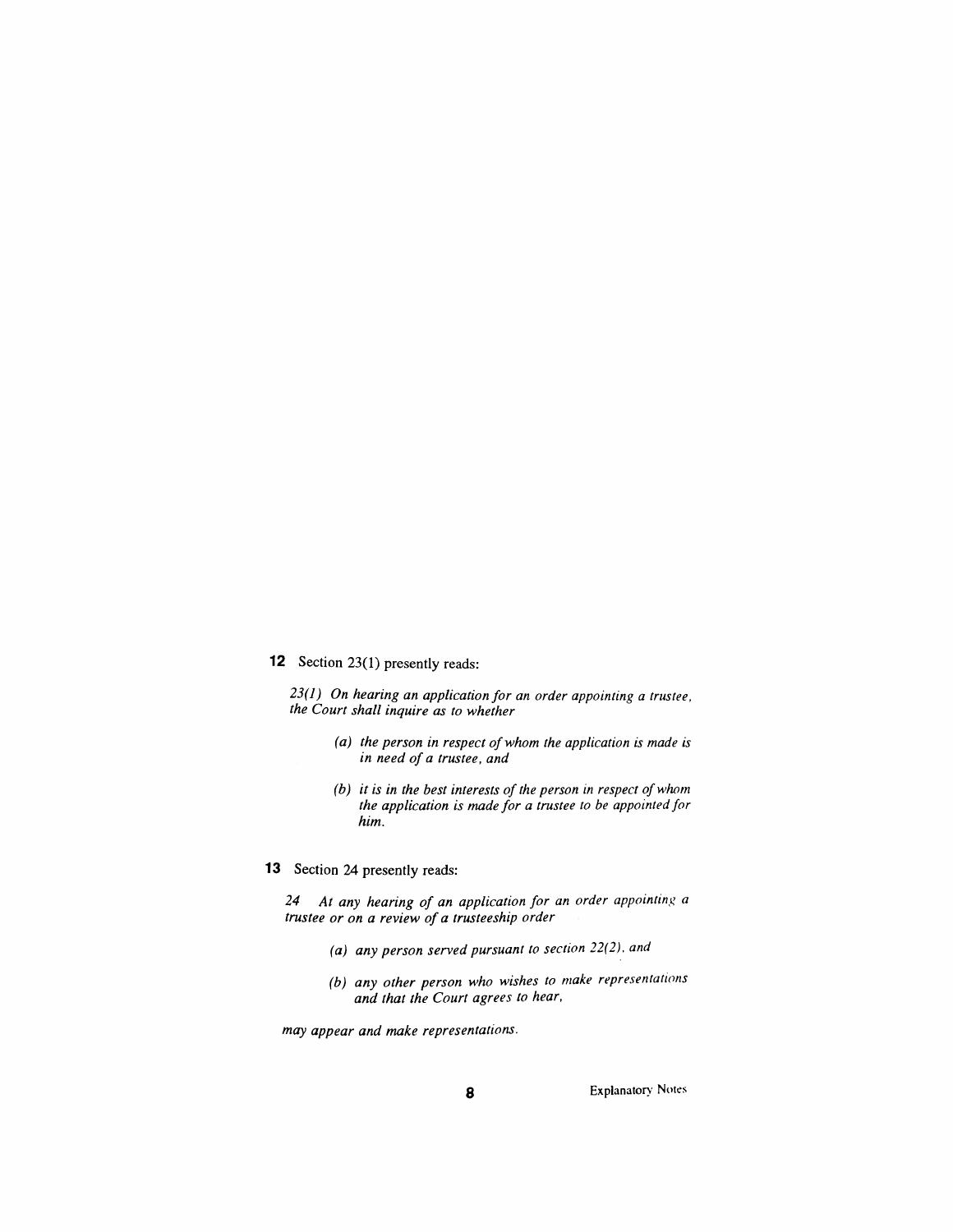*14 Section 27(2) is amended by striking out "On making" and substituting "Subject to section 22.1, on making".*

- *15 Section 28 is amended*
	- *(a) in subsection (1) by repealing clause (b) and substituting the following:*
		- *(b) may*
			- *(i) in the case of an order under section 22.1, safely keep, manage, preserve and protect the property or interests of the estate, and*
			- *(ii) in any other case, manage, handle, administer, sell, dispose of or otherwise deal with the estate in accordance with section 29 and an authorization under section 30 or an order under section 30.1.*
	- *(b) by repealing subsection (2).*
- *16 Section 29 is amended by adding the following after clause (j):*
	- *(k) if land in which the dependent adult has a beneficial interest is held by the personal representative of the estate of a deceased person, consent to the sale of that land by the personal representative of the deceased's estate.*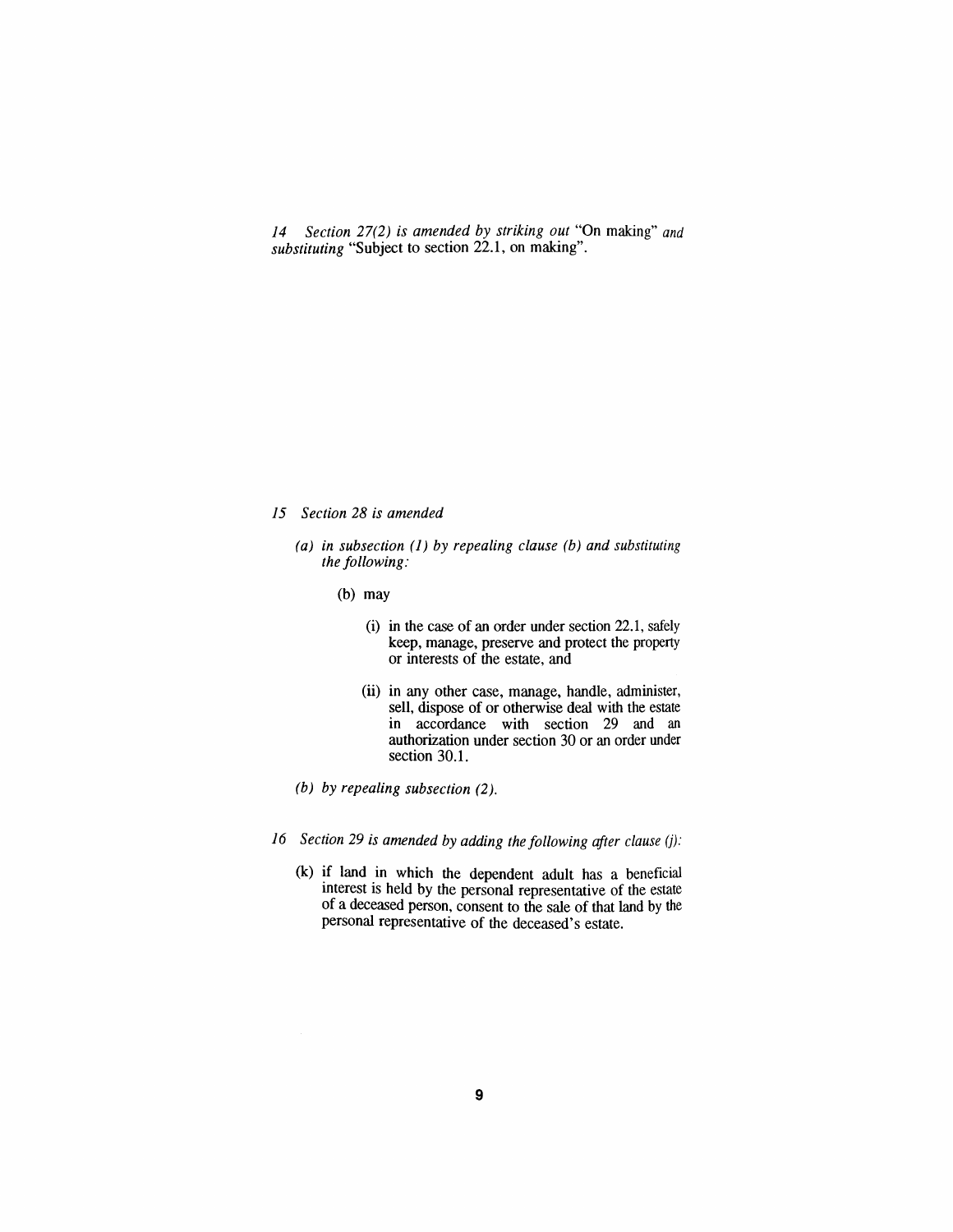# *14 Section 27(2) presently reads:*

*(2)* On making or reviewing a trusteeship order the Court shall specify

- *(a) the time within which the order must be reviewed by the Court which shall not be later than 6 years after the date ofthe order or the date of the review of the order, as the case may be,*
- *(b) the person required to apply to the Courtfor the review, and*
- *(c) any requirement to be complied with by the trustee or any other person with respect to a review of the circumstances of the dependent adult.*
- *15 Section 28 presently reads:*

*28(1) Subject to this Act, when the Court makes a trusteeship order, the trustee, with respect to the estate or that part of the estate under his trusteeship,*

- *(a) has the right to and may take possession and control of all the real and personal property ofthe dependent adult, and*
- *(b) may manage, handle, administer, sell, dispose of or otherwise deal with the estate to the same extent as the dependent adult could have done if he were an adult able to make reasonable judgments in respect of his estate.*

*(2) Any decision made, action taken, consent given or thing done by a trustee shall be deemed for all purposes to have been decided, taken, given or done by the dependent adult as though he were an adult capable of giving consent.*

#### *16 Section 29 presently reads:*

*29 Subject to any restriction or condition imposed by the Court, a trustee may, in respect ofthe estate ofthe dependent adult under his trusteeship and without obtaining the authority or direction of the Court, do all or any of the following:*

- *(a) grant or accept leases ofreal or personal property for a term not exceeding 3 years;*
- *(b) invest any money in investments in which trustees are authorized to invest trust money under the Trustee AU,*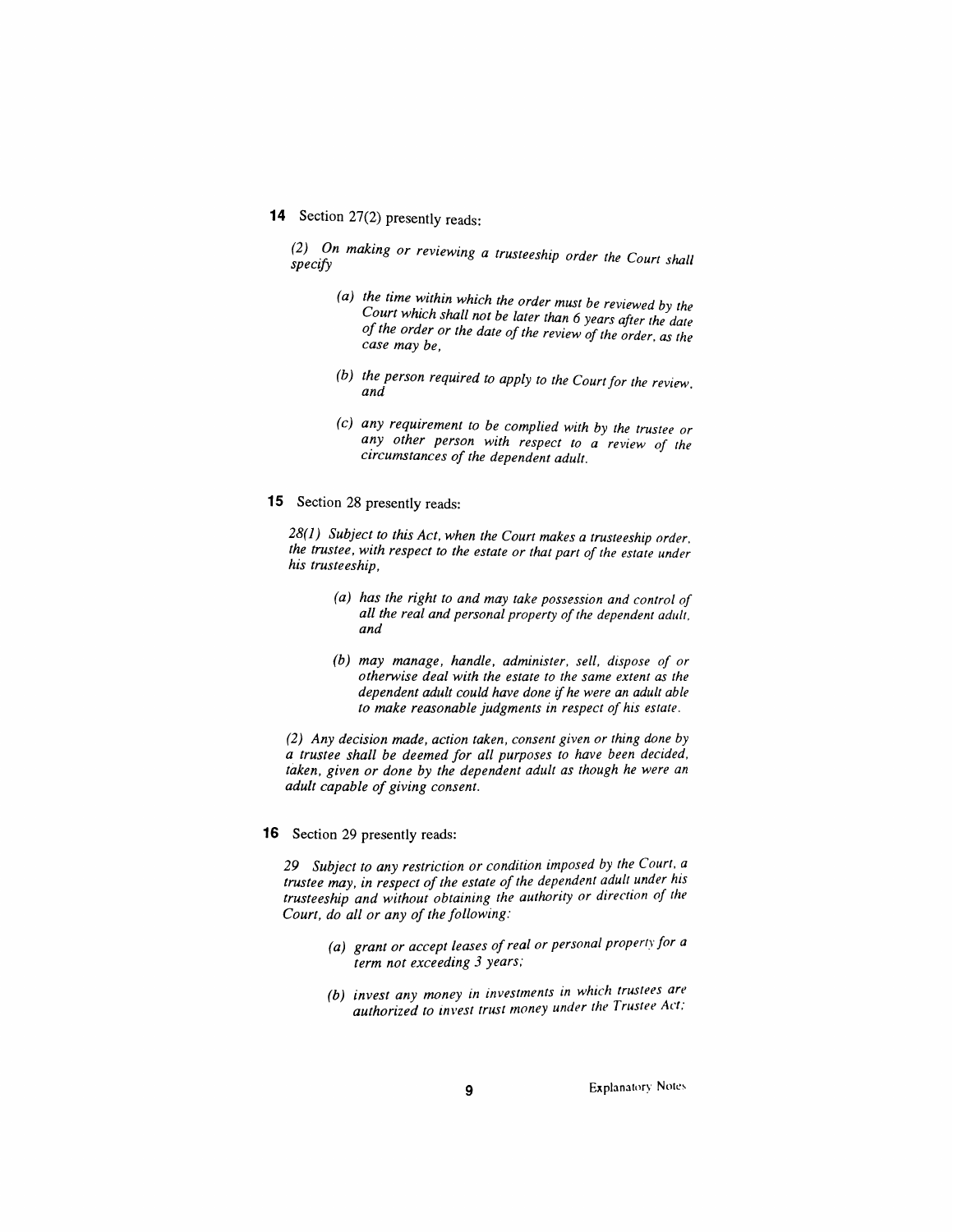*17 Section 30 is amended by adding the following after clause (a):*

*(a.1) consent to the disposition of the homestead, as defined in the Dower Act, of the dependent adult's spouse;*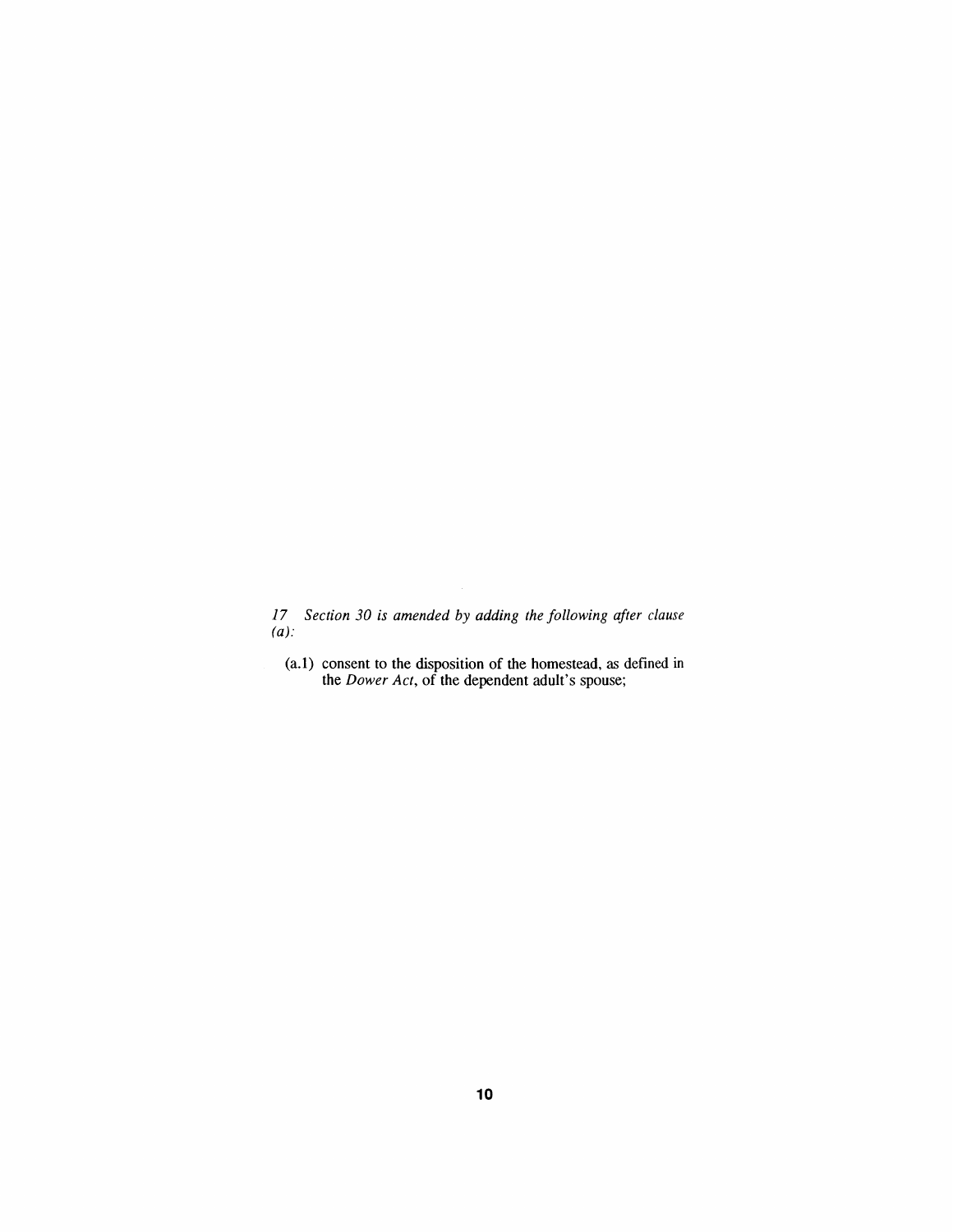- *(c) deposit any money in the manner in which trust money can be deposited under the Trustee Act;*
- (d) transfer property held in trust by the dependent adult. *either solely or jointly with another, to the person beneficially entitled to it;*
- *(e) give a consent to the transfer or assignment of a lease if the consent is required;*
- *(f) perform a contract entered into by the dependent adult or by his guardian;*
- *(g) draw, accept and endorse bills of exchange and promissory notes, endorse bonds, debentures, coupons and other negotiable instruments and securities, and assign choses in action;*
- *(h) give or receive a notice on behalf of the dependent adult that relates to his estate;*
- *(i) sell or otherwise dispose of personal property having a fair market value that is not greater than the amount prescribed by the regulations;*
- *(j) commence, compromise or settle a claim or court action that relates to the estate.*
- *17 Section 30 presently reads:*

*30 The Court may on any terms and conditions it considers appropriate, authorize a trustee to do all or any of the following in respect of the estate of a dependent adult under his trusteeship:*

- *(a) purchase, sell, mortgage, grant or accept leasesfor more than 3 years or otherwise dispose of real property or personal property having a fair market value that is greater than the amount prescribed by the regulations referred to in section 29(i);*
- *(b) exchange or partition property and give or receive money for equality of exchange or partition;*
- *(c) carry on the trade or business of the dependent adult;*
- *(d) surrender a lease, with or without accepting a new lease, or accept a surrender of a lease;*
- *(e) exercise a power or give a consent required for the exercise of a power vested in the dependent adult,*
- *(f) exercise a right or obligation to elect, belonging to or imposed on the dependent adult;*
- *(g) compromise or settle a debt;*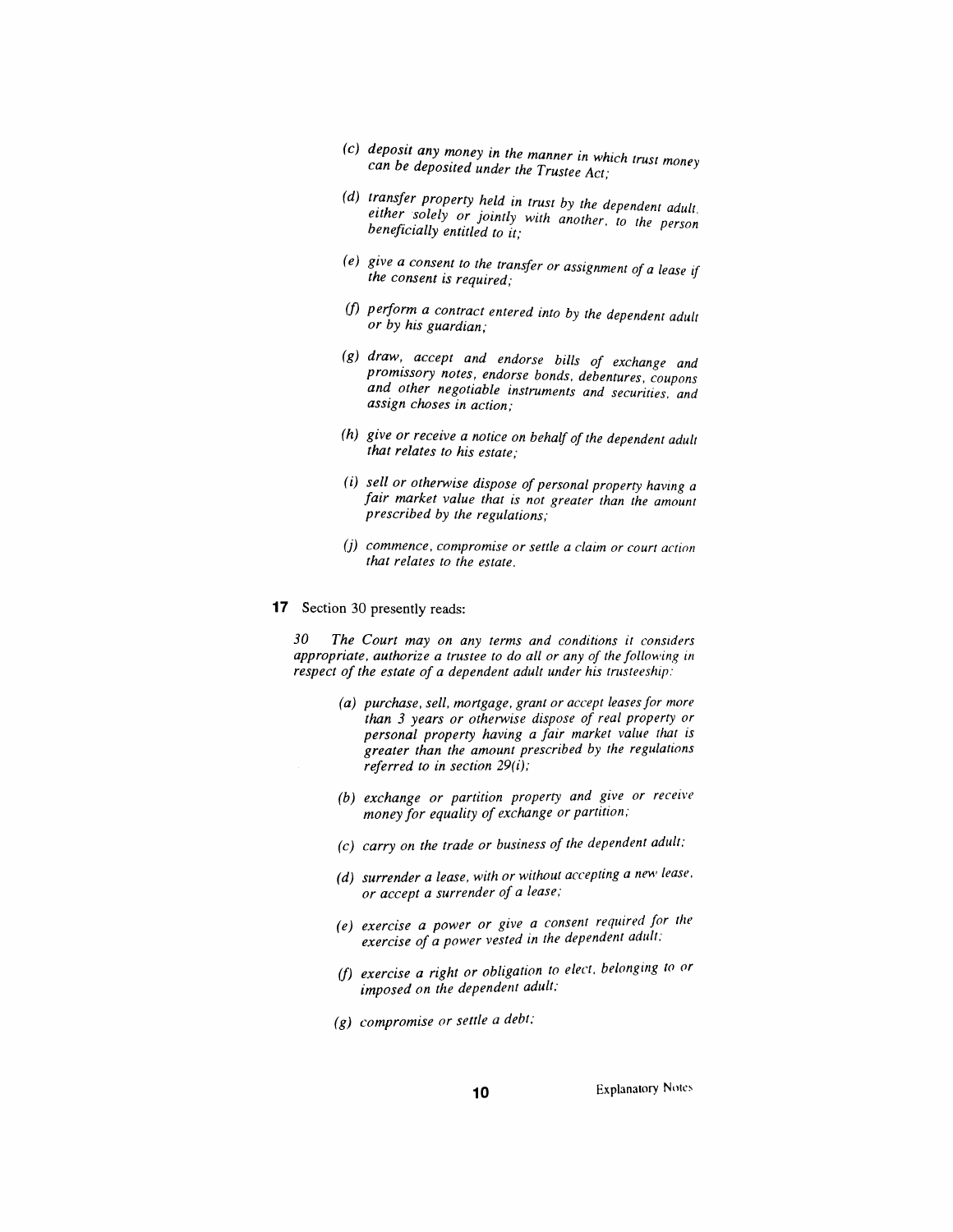#### *18 The following is added after section 30:*

*Ademption not applicable*

*30.1(1) A trustee may make an ex parte application, unless directed otherwise by the Court, for an order authorizing the trustee to sell property belonging to the dependent adult and directing the trustee to place the proceeds of the sale into an identifiable trust account, to be administered as the Court directs having regard to the present and future needs of the dependent adult.*

*(2) If a trustee complies with an order under subsection (1) and if any property sold pursuant to the order is the subject of a devise or bequest in the last will of the dependent adult, that devise or bequest of the property does not fail under the doctrine of ademption.*

- *19 Section 31 is amended*
	- *(a) in subsection (3.1)(b) by striking out "in accordance with the Surrogate Rules,";*
	- *(b) by adding the following after subsection (3.1):*

*(3.2) Notwithstanding subsection (3), having regard to the size of the estate, the amount of income generated or the nature of the assets, the Court may*

- *(a) dispense with the requirement for the passing of accounts for a period not exceeding 12 years from the date of the order if the trustee maintains accounts and files a summary accounting statement in the prescribed form with the clerk of the Court at least once every 6 years or on review of the trusteeship order, and*
- *(b) order the trustee to do any other thing that the circumstances may require.*
- *(c) by adding the following after subsection (5):*

*(6) Notwithstanding subsection (5), the Court may, if it considers it appropriate, dispense with the requirement for service on all or any of the persons who are required to be served with an application under section 22, except the dependent adult and the nearest relative of the dependent adult who is living in Canada if that relative is not the trustee.*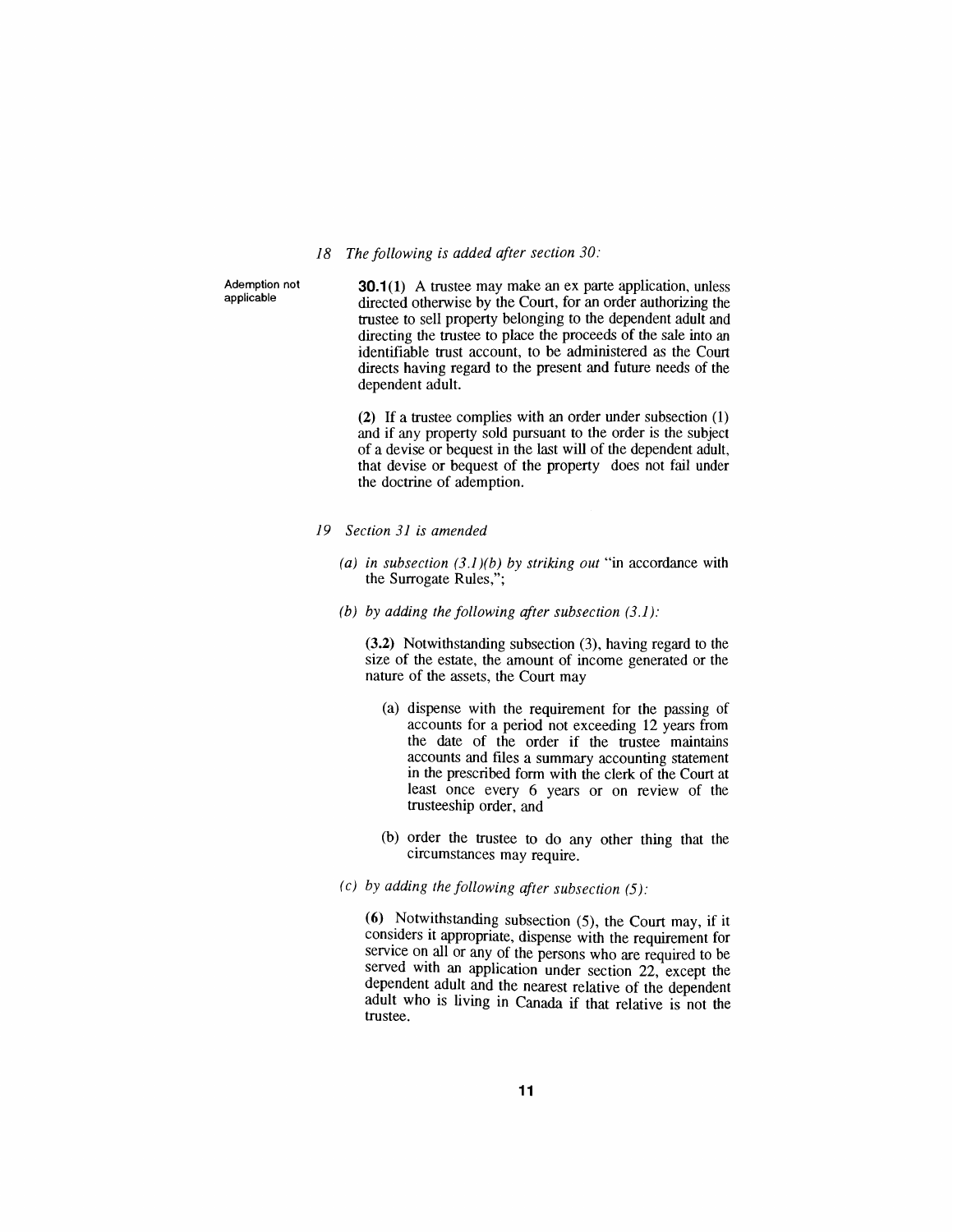- *(i) notwithstanding the Trustee Act, invest funds in any securities and assets that the Court approves;*
- *(j) do any other thing approved by the Court.*
- *18 Ademption is not applicable.*

## *19 Section 31 presently reads:*

*31(1) When a trustee ofthe estate ofa dependent adult is appointed or when an alternate trustee takes office by reason of the death ofthe previous trustee, the following provisions apply unless the Court modifies, alters or dispenses with some or all of them:*

- *(a) the trustee, at the time of the application under section 21 or within 6 months of being appointed or taking office shall file in the office of the clerk of the Court a true inventory and account of the assets and liabilities of the estate of the dependent adult in respect of which he is appointed trustee;*
- *(b) if any asset or liability of the estate of the dependent adult is discovered after the filing of the inventory and account, the trustee shall file a true inventory and account ofthe asset or liability on its discovery;*
- *(c) every inventory and account shall be verified by the oath ofthe trustee or ofsome person in a position to verify it.*

*(2) Any interested person may apply to the Courtfor an order that the trustee*

- *(a) bring in and pass his accounts;*
- *(b) file an inventory ofthe assets and liabilities of the estate of the dependent adult;*
- *(c) do some other thing that the circumstances may require.*

*(3) A trustee, other than the Public Trustee, shall, at least once every 2 years,file his accounts with the clerk of the Court and apply*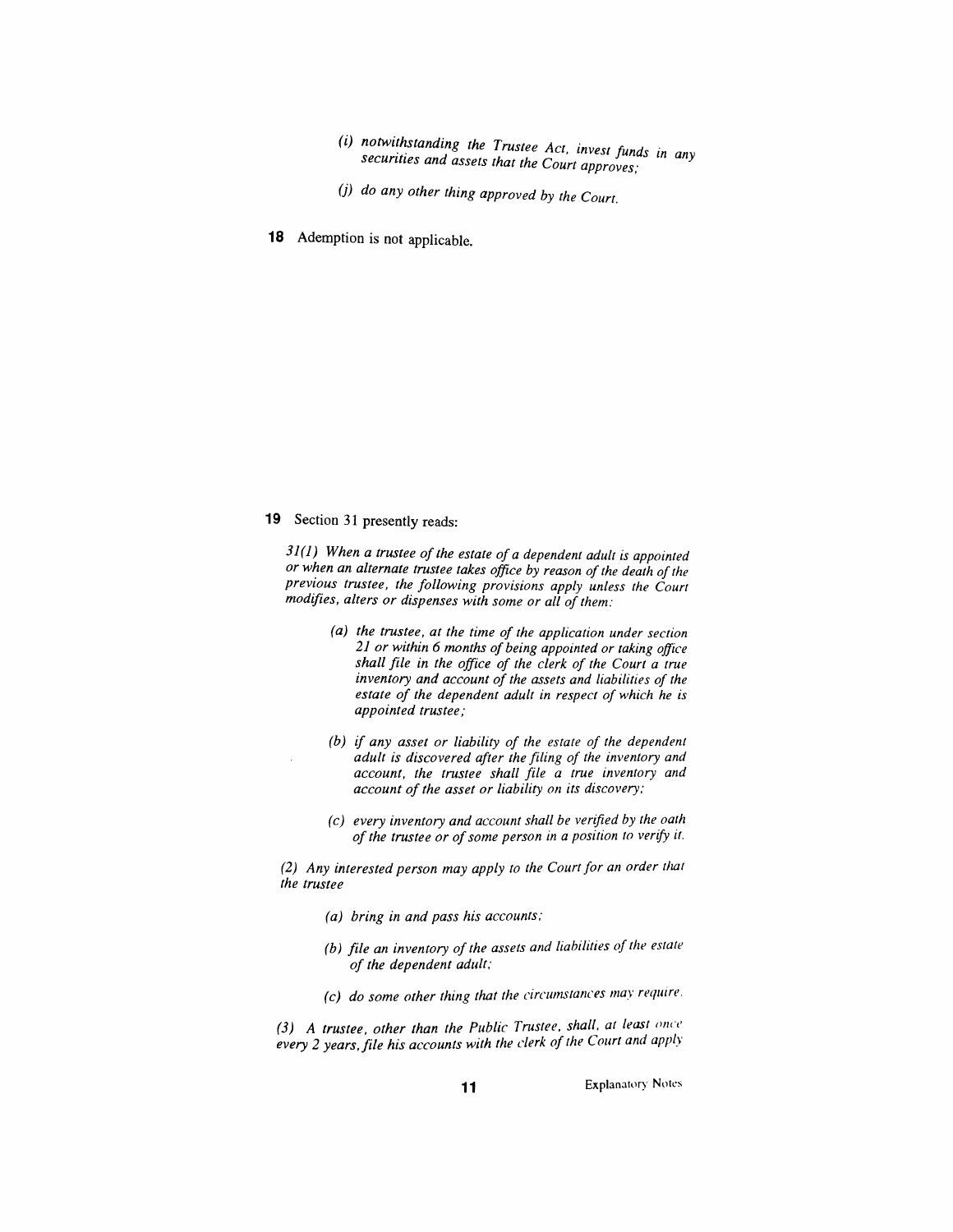*20 Section 31.1(a) and (c) are amended by striking out "in accordance with the Surrogate Rules".*

# *21 The following is added after section 31.2:*

*31.3 All accounting required under sections 31,31.1 and 31.2 must be done in accordance with the Surrogate Rules.*

- *22 Section 35 is amended*
	- *(a) in subsection (1) by striking out "by notice of motion" and substituting "in the form prescribed in the regulations";*
	- *(b) by repealing subsection (2) and substituting the following:*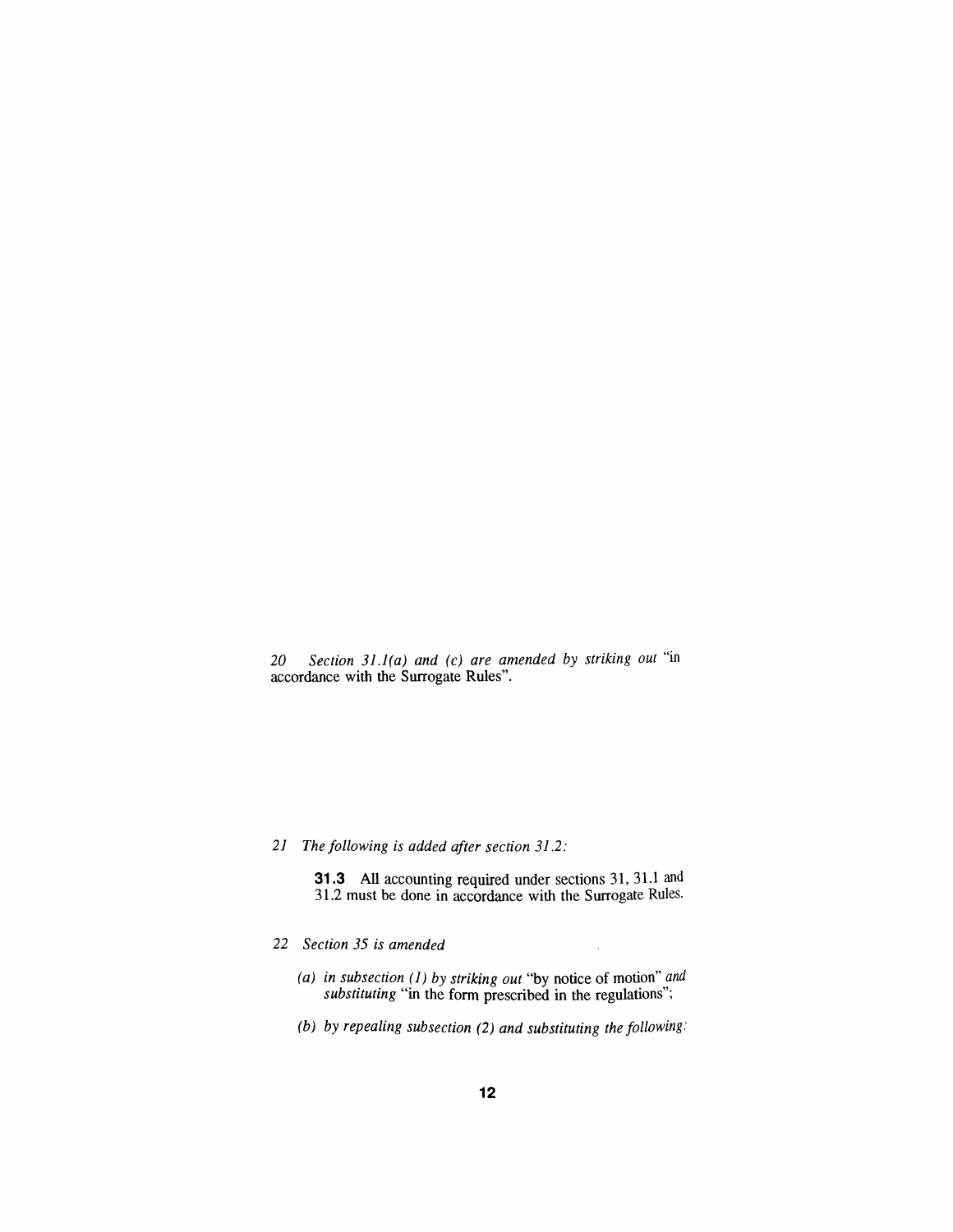*to the Court, on such notice as the Court may direct, for an order passing his accounts and for any further or other order or direction that circumstances require.*

*(3.1) Notwithstanding subsection (3), the Court may dispense with the requirementfor passing the accounts of the trustee and*

- *(a) permit the trustee to file his accounts with the clerk of the Court and where the Court is satisfied that it is in the best interests of the estate and the dependent adult approve his accounts in the form in which they are filed, or*
- *(b) in accordance with the Surrogate Rules, dispense with accounting for a period not exceeding 4 yearsfrom the date of the order.*
- *(4) If the Public Trustee is the trustee, he shall*
	- *(a) at the time that the Court directs under section 26(1.2) submit the statement of his accounts referred to in that section to the Courtfor approval, and*
	- *(b) bring in and pass his accounts at the time the Court directs under subsection (2) if the Court makes an order under that subsection.*

*(5) If the Court makes an order under this section the applicant shall serve a copy of the order on the persons who are required to be served with an application under section 22.*

*20 Section 31.1(a) and (c) presently read:*

*31.1 When the Court terminates a trusteeship order or discharges a trustee from his office, the Court shall*

- *(a) direct the trustee to pass his accounts in accordance with the Surrogate Rules,*
- *(c) direct that accounting be dispensed with in accordance with the Surrogate Rules.*

*21 Accounting.*

#### *22 Section 35 presently reads:*

*35(1) Nothing in this Act or in any order of the Court made under this Act prevents a dependent adult or any interested person on his behalffrom applying to the Court by notice of motion for a review of a trusteeship order at any time.*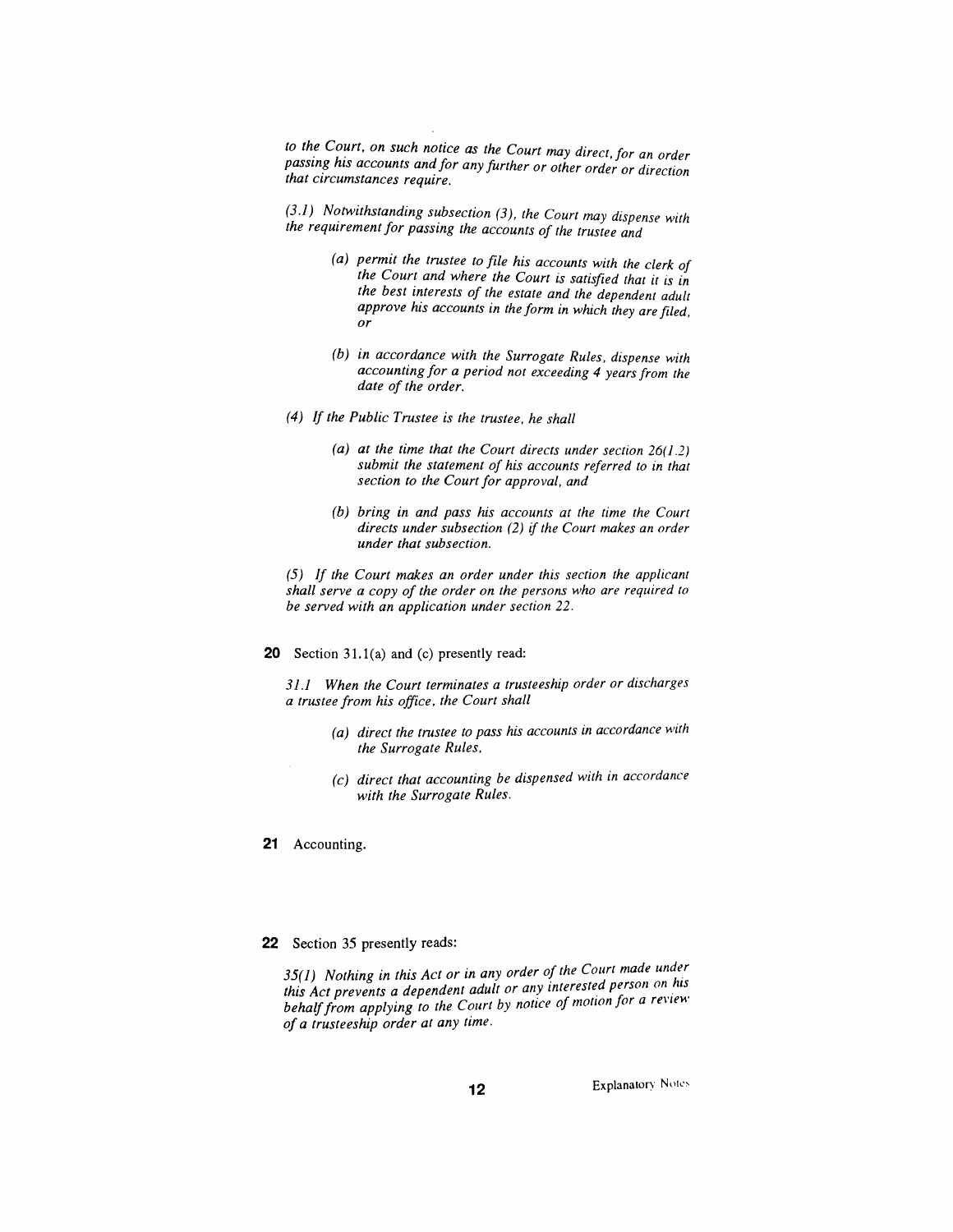*(2) A person making an application for a review of a trusteeship order must serve a copy of the application and either a notice of motion, at least 10 days before the date the application is to be heard, or a notice of objection, on*

- *(a) the dependent adult,*
- *(b) the person living in Canada who is*
	- *(i) the nearest relative of the dependent adult in respect of whom the application is made, or*
	- *(ii) if the nearest relative referred to in subclause (i) is the applicant, the next nearest relative of the person of the dependent adult,*
- *(c) the trustee of the dependent adult if he is not the applicant or the nearest relative served pursuant to clause (b),*
- *(d) if the dependent adult is a resident of an institution, the person in charge of the institution,*
- *(e) the Public Trustee, if he is not the applicant or the person served pursuant to clause (c),*
- *(f) any guardian of the dependent adult if the guardian is not the applicant or a person served pursuant to this subsection, and*
- *(g) any other person that the Court may direct.*
- *(c) by adding the following after subsection (2):*

*(2.01) A person who is served with a notice of objection form under subsection (2) may, within 10 days of being served, file a notice of objection with the clerk of the Court.*

*(2.02) Any person, other than a person served under subsection (2), may file a notice of objection within 10 days of any person's being served under subsection (2).*

*(2.03) If no notice of objection is filed within 10 days of service on all the persons required to be served under subsection (2), the Court may consider the application in the absence of the applicant and all the persons referred to in subsection (2).*

*(2.04) If a notice of objection is filed or if the Court considers that a hearing is necessary, the applicant must, at*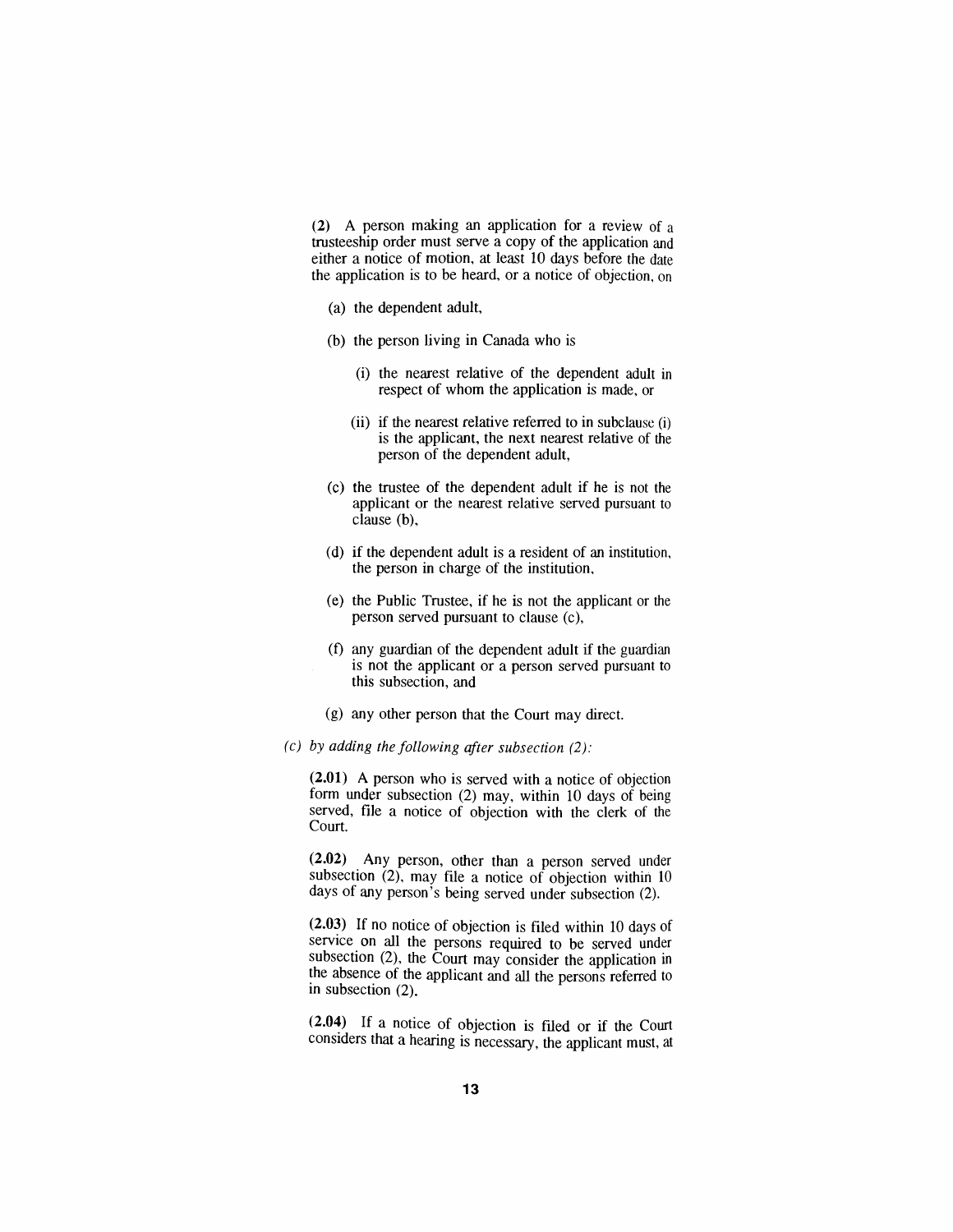*(2) When an application is made to the Court for a review of a trusteeship order the person making the application shall, at least 10 days before the application is to be heard, serve a copy of the application on*

- *(a) the dependent adult,*
- *(b) the nearest relative of the dependent adult who is living in Canada if he is not the applicant,*
- *(c) the trustee of the dependent adult if he is not the applicant or the nearest relative served pursuant to clause (b),*
- *(d) if the dependent adult is a resident of an institution, the person in charge of the institution,*
- *(e) the Public Trustee if he is not the applicant or the person served pursuant to clause (c),*
- *(f) any guardian of the dependent adult if he is not the applicant or a person served pursuant to this subsection, and*
- *(g) any other person the Court may direct.*

*(2.1) No orderfor service ex juris is necessary for service on any of the persons referred to in subsection (2) in a province of Canada other than Alberta or in the United States of America, but service must be effected at least*

- *(a) 30 days before the date the application is to be heard in the case of a person in a province other than Alberta, or*
- *(b) 45 days before the date the application is to be heard in the case of a person in the United States ofAmerica.*
- *(3) The Court may, when it considers it appropriate to do so,*
	- *(a) shorten the time for service on all or any of the persons referred to in subsection (2),*
	- *(a.1) direct the manner ofservice, or approve the manner of service that has been effected, on all or any of the persons referred to in subsection (2), or*
		- *(b) dispense with the requirement for service on all or any of the persons referred to in subsection (2), except the Public Trustee.*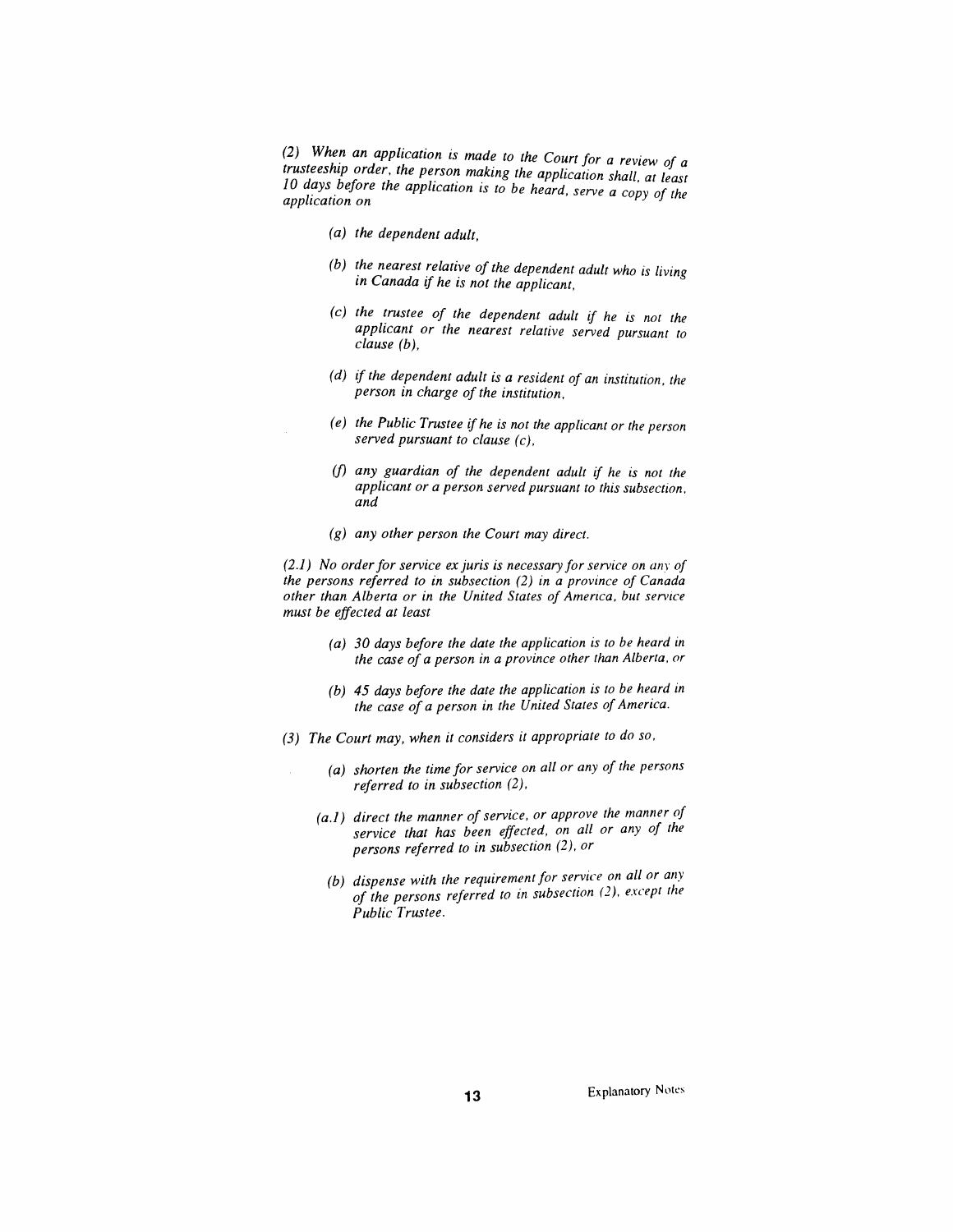*least 10 days before the date the application is to be heard, serve a notice of motion on the persons described in subsection (2) and any person who filed a notice of objection under this section.*

*23 The following is added after section 39:*

*Estate reimbursed 39.1(1) The Court, on passing the accounts of a trustee, of a trusteeship order or during an application to remove a trustee, may*

- *(a) inquire into and adjudicate on a complaint or claim by an interested person of misconduct, neglect or default on the part of the trustee, and*
- *(b) order that the trustee reimburse the estate to the extent of the loss suffered.*

*(2) The Court may order the trial of an issue of a complaint or claim under subsection (1)(a) and may make all necessary directions with respect to it.*

*24 The following is added after section 41.1:*

*Possession of last will 41.2(1) A trustee may call in or receive an original will made by a person who is a dependent adult from any person, including a lawyer, who has possession of it, and that person must surrender the will to the trustee.*

> *(2) A person who had possession of the will before surrendering it under subsection (1) may retain a copy.*

*25 The following is added after section 42:*

*Trustee's compensation*

*No payment to guardians 42.1 A guardian is not entitled to any remuneration, compensation, fees or allowance for effort made or for time expended on behalf of the dependent adult.*

> *42.2(1) A trustee is entitled to be compensated from the estate of the dependent adult for the trustee's efforts, care, responsibility and trouble and for the time expended as trustee on behalf of the dependent adult, as authorized by the Court, or in the case of the Public Trustee, as authorized by the Public Trustee Act.*

> > *(2) At a hearing to pass interim or final accounts or on an application for compensation made under the Surrogate*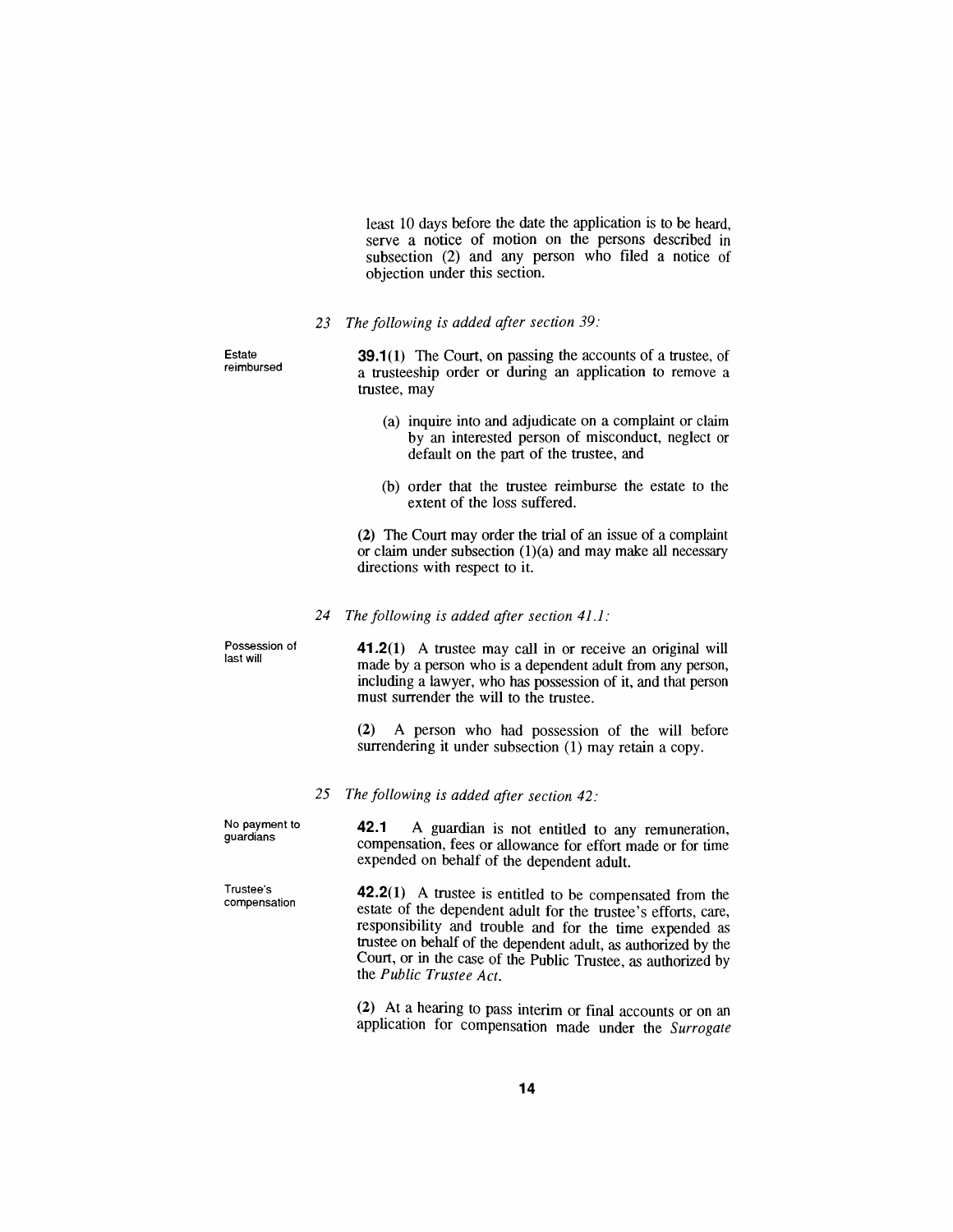*Estate reimbursed.*

*Possession of last will.*

*No payment to guardian; trustee's compensation; trustee's expenses*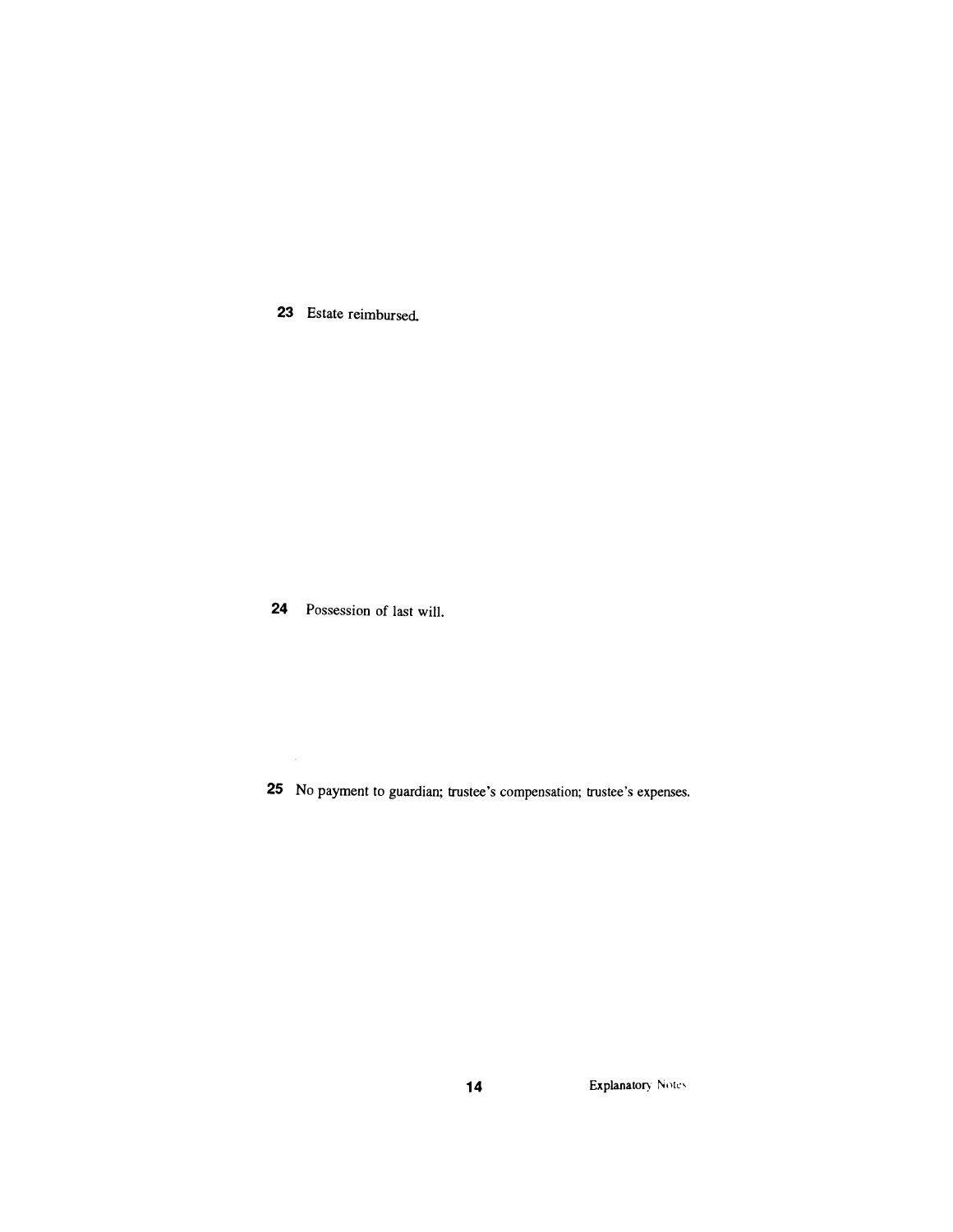*Rules, the Court may set the compensation for the trustee and give directions with respect to it.*

*Trustee's expenses*

*42.3 A trustee is entitled to be reimbursed for the direct expenses incurred and disbursements made on behalf of the dependent adult.*

- *26 Section 48 is amended*
	- *(a) in clause (a)(i) by adding "subject to the regulations," before "the Crown";*
	- *(b) by striking out "or" at the end of clause (a) and adding the following after clause (a):*
		- *(a.1) be paid by a trustee if the trustee has been ordered to reimburse the estate under section 39.1;*

- *27 Section 53 is amended*
	- *(a) in subsection (2)(a) by striking out "reviewed," and substituting "reviewed unless, in the opinion of the chairman, the person cannot, after reasonable attempts, be located,";*
	- *(b) by repealing subsection (4) and substituting the following:*
		- *(4) If the appeal panel is satisfied that*
			- *(a) the person who is the subject of a certificate of incapacity is able to make reasonable judgments with respect to matters pertaining to his estate, or*
			- *(b) the certificate of incapacity does not result in substantial benefit to the person who is the subject*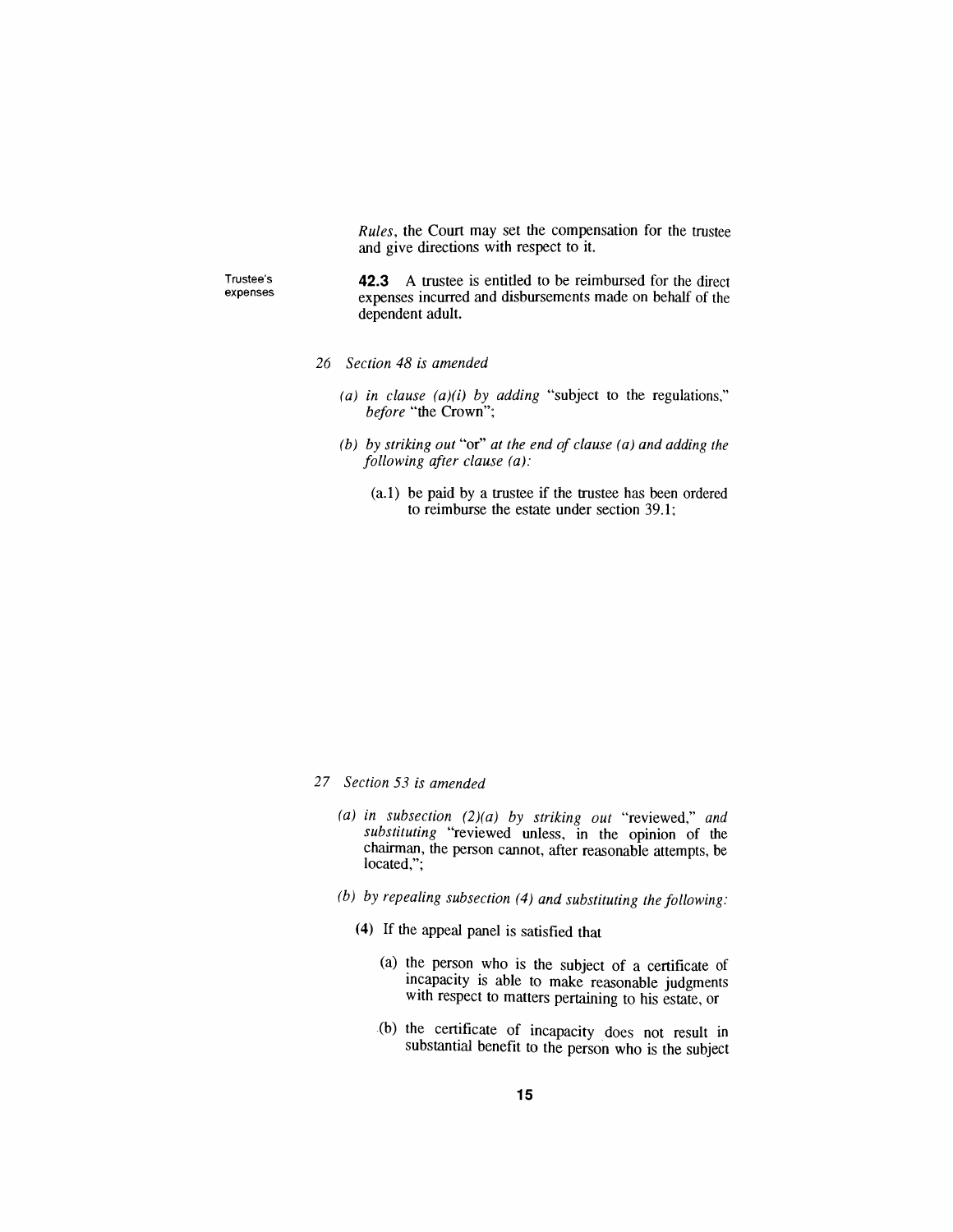#### *26 Section 48 presently reads:*

*48 The Surrogate Court or the Court ofAppeal may order that the costs of any application or report made to it under this Act*

- *(a) be paid by all or any of the following:*
	- *(i) the Crown in right ofAlberta;*
	- *(ii) the person making the application, where it is satisfied that it would not be a hardship to do so;*
	- *(iii) the person in respect of whom the application is made, where it is satisfied that it would not be a hardship to do so;*
	- *(iv) the estate of the dependent adult, where it is satisfied that it would not be a hardship to do so;*
	- *or*
- *(b) be paid by the person making the application or a person opposing the application, where it is satisfied that the application or the opposition to the application, as the case may be, isfrivolous or vexatious.*
- *27 Section 53 presently reads in part:*

*(2) The chairman of the appeal panel shall, at least 10 days before the review is to be heard by the appeal panel, give notice of the date, time, place and purpose of the hearing to*

- *(a) the person named in the certificate of incapacity to be reviewed,*
- *(b)* the person's guardian or if he has no guardian his *nearest relative living in Canada,*
- *(b.1) the Public Trustee,*
- *(c) if the person is a resident of an institution, the person in charge of the institution, and*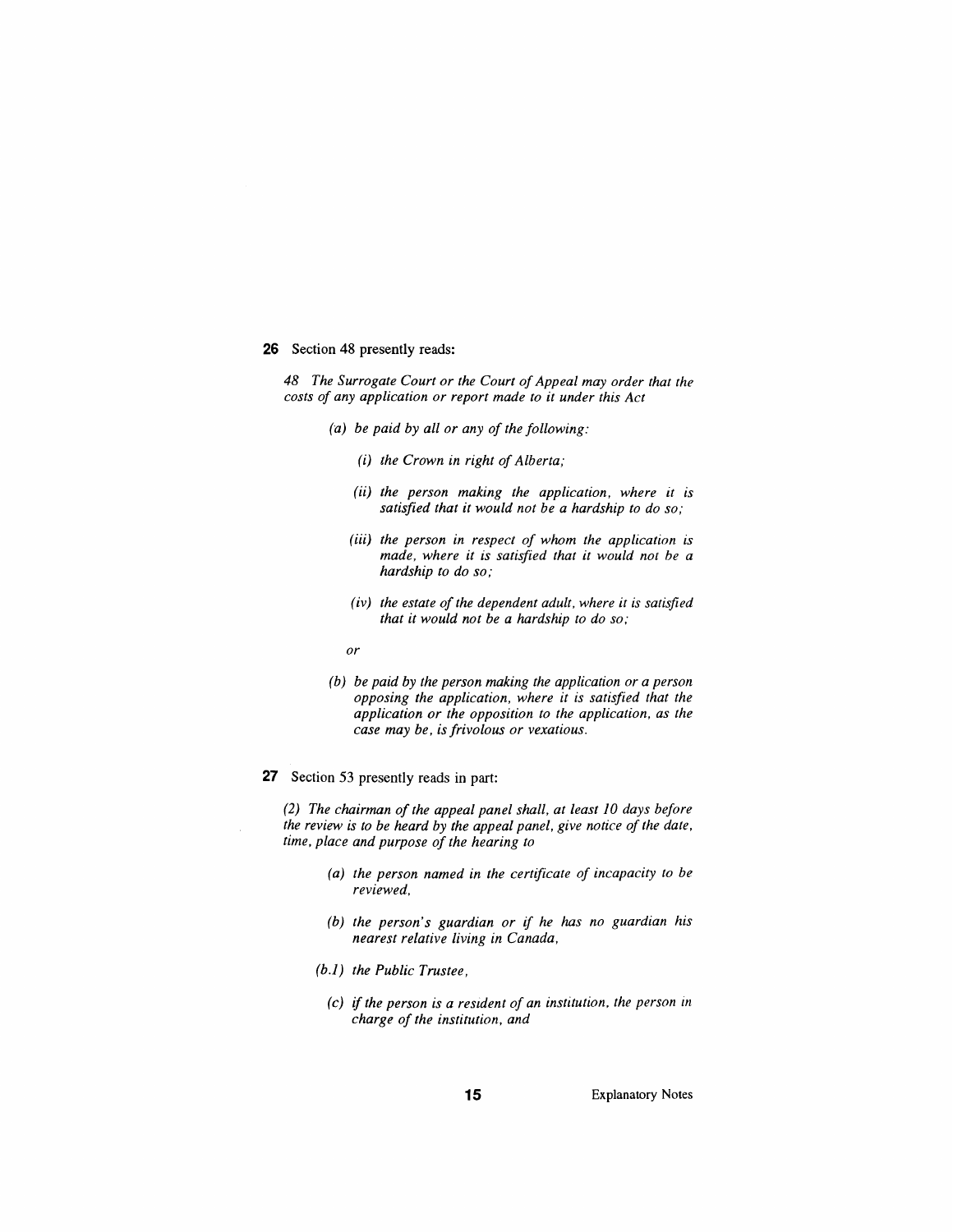*of the certificate and termination of the certificate of incapacity would not prejudice the interest of the person who is the subject of the certificate,*

*the appeal panel may issue an order terminating the certificate of incapacity.*

*28 Section 69(2) is amended by adding the following after clause (g):*

- *(h) governing procedures respecting applications under this Act;*
- *(i) respecting the awarding of costs against the Crown in right of Alberta;*
- *(j) respecting the manner of service of documents.*
- *29 The Devolution ofReal Property Act is amended in section <sup>10</sup>*
	- *(a) in subsection (1) by adding ", or that person's trustee pursuant to the Dependent Adults Act," before "concurs";*
	- *(b) in subsection (2)*
		- *(i) in clause (a) by striking out "dependent adult" and substituting "person of unsound mind for whom a trustee has not been authorized by the Court under the Dependent Adults Act to consent to a sale of real property or the Public Trustee has not become trustee of the estate under section 52(1) of the Dependent Adults Act";*
		- *(ii) by striking out "the dependent adult" and substituting "the person of unsound mind described in clause (a)";*
	- *(c) in subsection (3) by adding "or that person's trustee pursuant to the Dependent Adults Act" after "beneficiary".*
- *30 The Dower Act is amended in section 10*
	- *(a) in subsection (1)(f) by adding "for whom the Court has not authorized a trustee under the Dependent Adults Act to make a disposition of the homestead and the Public Trustee has not become trustee of the estate under section 52(1) of the Dependent Adults Act" after "mind";*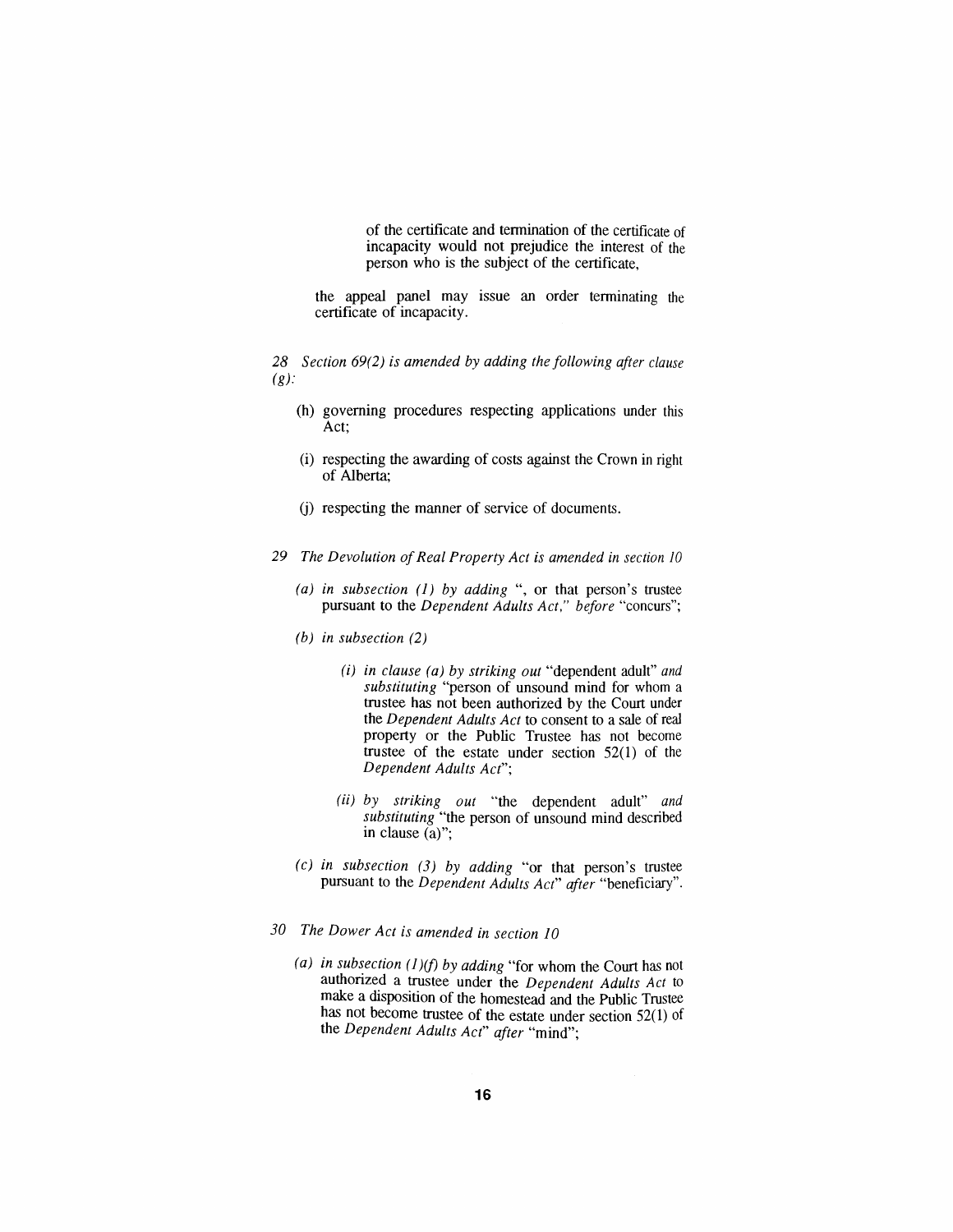*(d) the Public Guardian if he is not served pursuant to clause (b).*

*(4) When the appeal panel is satisfied that a person who is the subject of a certificate of incapacity is able to make reasonable judgments with respect to matters pertaining to his estate it may issue an order terminating the certificate of incapacity.*

 $\ddot{\phantom{a}}$ *28 Lieutenant Governor in Council regulations.*

*29 Consequential.*

*30 Consequential.*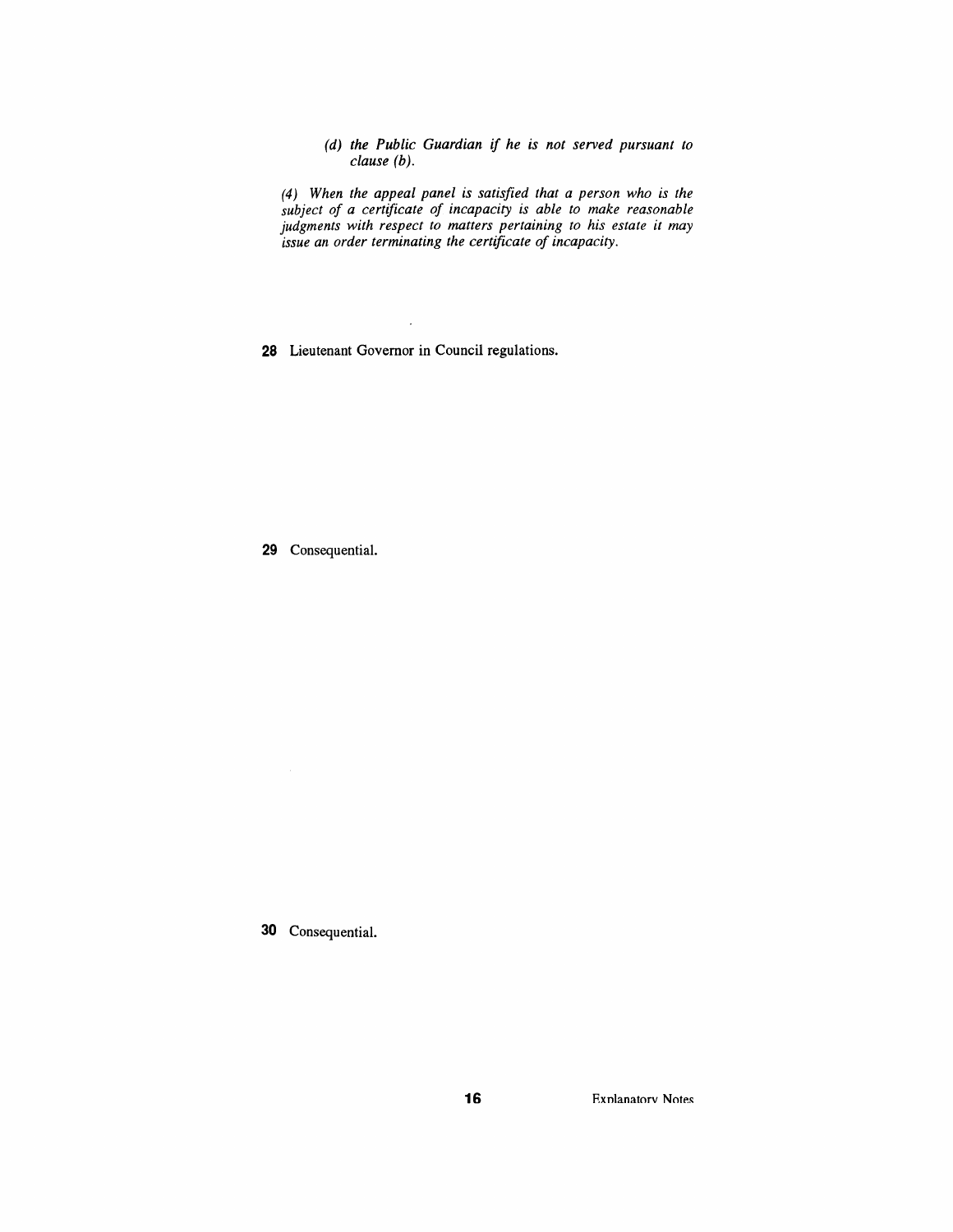- *(b) in subsection (3) by adding "for whom a trustee has not been appointed under section 25 of the Dependent Adults Act or the Public Trustee has not become trustee of the estate under section 52(1) of the Dependent Adults Act" after "mind".*
- *31 This Act comes into force on Proclamation.*